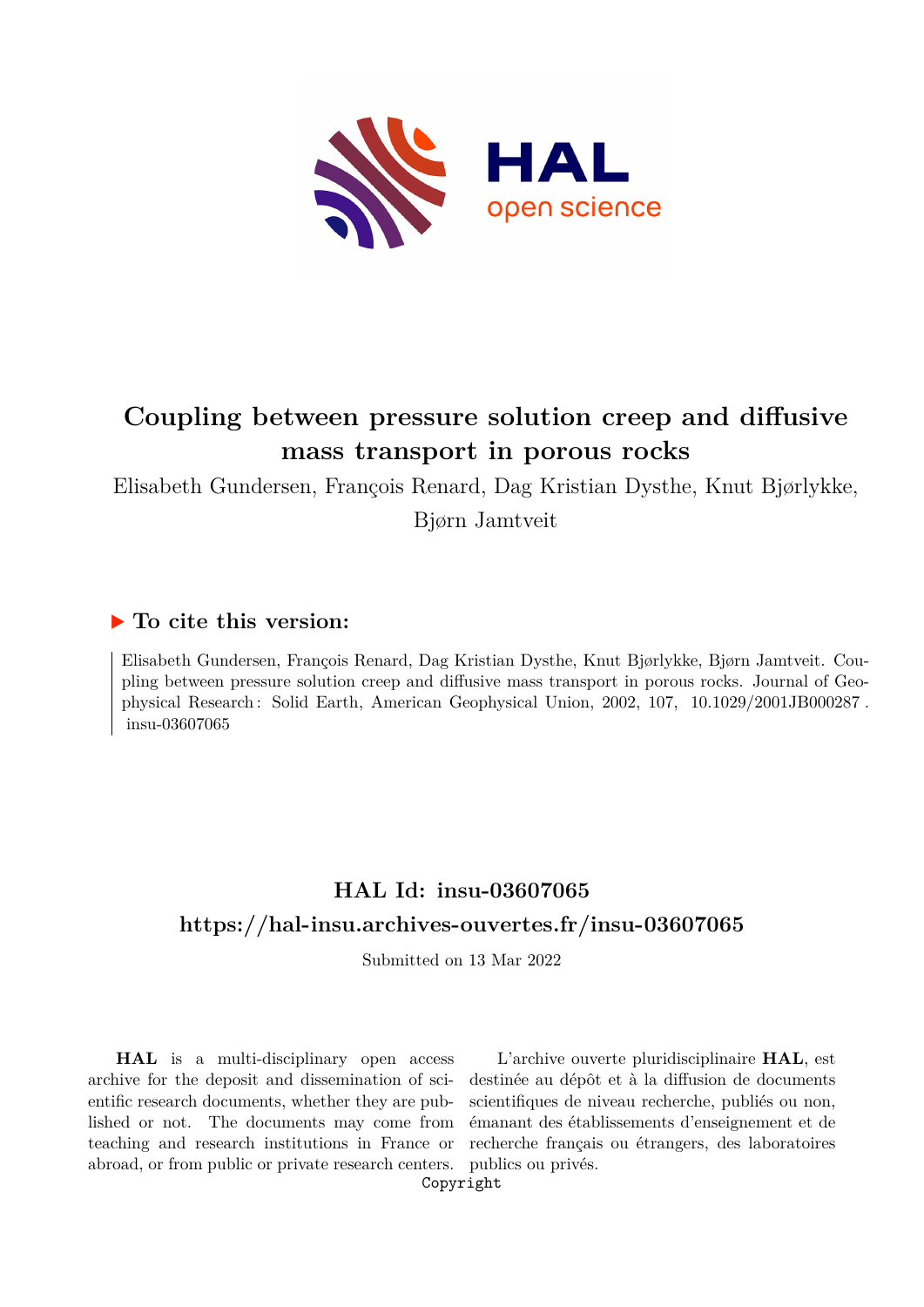# Coupling between pressure solution creep and diffusive mass transport in porous rocks

Elisabeth Gundersen,<sup>1</sup> François Renard,<sup>1,2</sup> Dag Kristian Dysthe,<sup>1</sup> Knut Bjørlykke,<sup>1</sup> and Bjørn Jamtveit<sup>1</sup>

Received 29 September 2000; revised 25 January 2002; accepted 30 January 2002; published 23 November 2002.

[1] Pressure solution is widely regarded as a mechanism of ductile deformation in the upper crust. It is driven by stress differences and its rate is affected by temperature, grain size, and fluid chemistry. Pressure solution involves dissolution at grain contacts under high stress and precipitation at grain contacts on pore surfaces under low stress, leading to porosity reduction by precipitation in the pore space or by grain indentation. For a system closed at a grain scale, pressure solution is traditionally described by a mechanism involving three steps: (1) dissolution at intergranular interfaces, (2) diffusion of solutes inside the contact between two grains, and (3) precipitation on the surface of the grains in contact with the pore fluid. In this paper we propose a model where we have added a fourth step to this process, diffusive transport to other open pores, to account for the macroscopic diffusion of solutes in pore fluids, such that the deformation is not closed at the grain scale. In this model, differences in mineral solubility due to variations in stress and grain size produce concentration gradients which drive diffusive mass transport. The interaction between pressure solution at a grain scale and transport over distances of several grains can lead to the amplification of initial porosity heterogeneities and subsequent localization of deformation. Regions of intense dissolution compact and form ''bands'' in close proximity to regions where the porosity reduction is mainly due to cementation. Pressure solution augmented by large-scale diffusional transport will cause mass transport from fine-grained to coarse-grained rock volumes. We show that such processes are important during both diagenesis of sediments and compaction of fault gouge. INDEX TERMS: 3902 Mineral Physics: Creep and deformation; 5114 Physical Properties of Rocks: Permeability and porosity; 8045 Structural Geology: Role of fluids; 8159 Tectonophysics: Evolution of the Earth: Rheology—crust and lithosphere; KEYWORDS: cementation, compaction, diagenesis, gouge, pressure solution, transport

Citation: Gundersen, E., F. Renard, D. K. Dysthe, K. Bjørlykke, and B. Jamtveit, Coupling between pressure solution creep and diffusive mass transport in porous rocks, J. Geophys. Res., 107(B11), 2317, doi:10.1029/2001JB000287, 2002.

## 1. Introduction

[2] Pressure solution creep is a temperature- and stressdependent deformation mechanism that modifies both the grain size and the porosity of rocks in the upper crust. As for elastic or plastic deformation, constitutive laws can describe deformation of rocks undergoing pressure solution through a viscoelastic model [Schneider, 1996], but the mechanisms operating at grain scales are not well understood, mainly because different mechanochemical processes interact during deformation. At the grain scale, the mechanochemical processes associated with pressure solution creep can be kinetically controlled by reactions at grain surface [Oelkers et al., 1996] or diffusion-controlled by transport along grain

<sup>2</sup>LGIT, Université J. Fourier, Grenoble, France.

boundaries [Weyl, 1959; Rutter, 1976; Gratier and Guiguet, 1986; Cox and Paterson, 1991; Hickman and Evans, 1991; Spiers and Brzesowsky, 1993]. In the following analysis we will show that the relative significance of interfacial kinetics and diffusional transport varies with time as a natural consequence of the mechanism of deformation itself.

[3] A simple mechanistic model describing pressure solution at a grain scale is water film diffusion, in which dissolution is assumed to take place at grain-to-grain contacts with the solutes diffusing along an adsorbed water film layer. The precipitation of the solutes then occurs on the pore surfaces [Weyl, 1959; Rutter, 1976], see Figure 1. The driving force for this deformation is the enhanced solubility at grain contacts due to the concentration of effective stress between grains. In this model, the grain boundary can be flat or it can have a geometry of channels and islands at a micron scale [de Boer et al., 1977; Spiers and Brzesowsky, 1993; Renard et al., 1999].

[4] The path of mass transport by diffusion is a critical factor in determining the rate-limiting step for pressure

<sup>&</sup>lt;sup>1</sup>Fluid Rock Interaction Group, Departments of Geology and Physics, University of Oslo, Oslo, Norway. <sup>2</sup>

Copyright 2002 by the American Geophysical Union. 0148-0227/02/2001JB000287\$09.00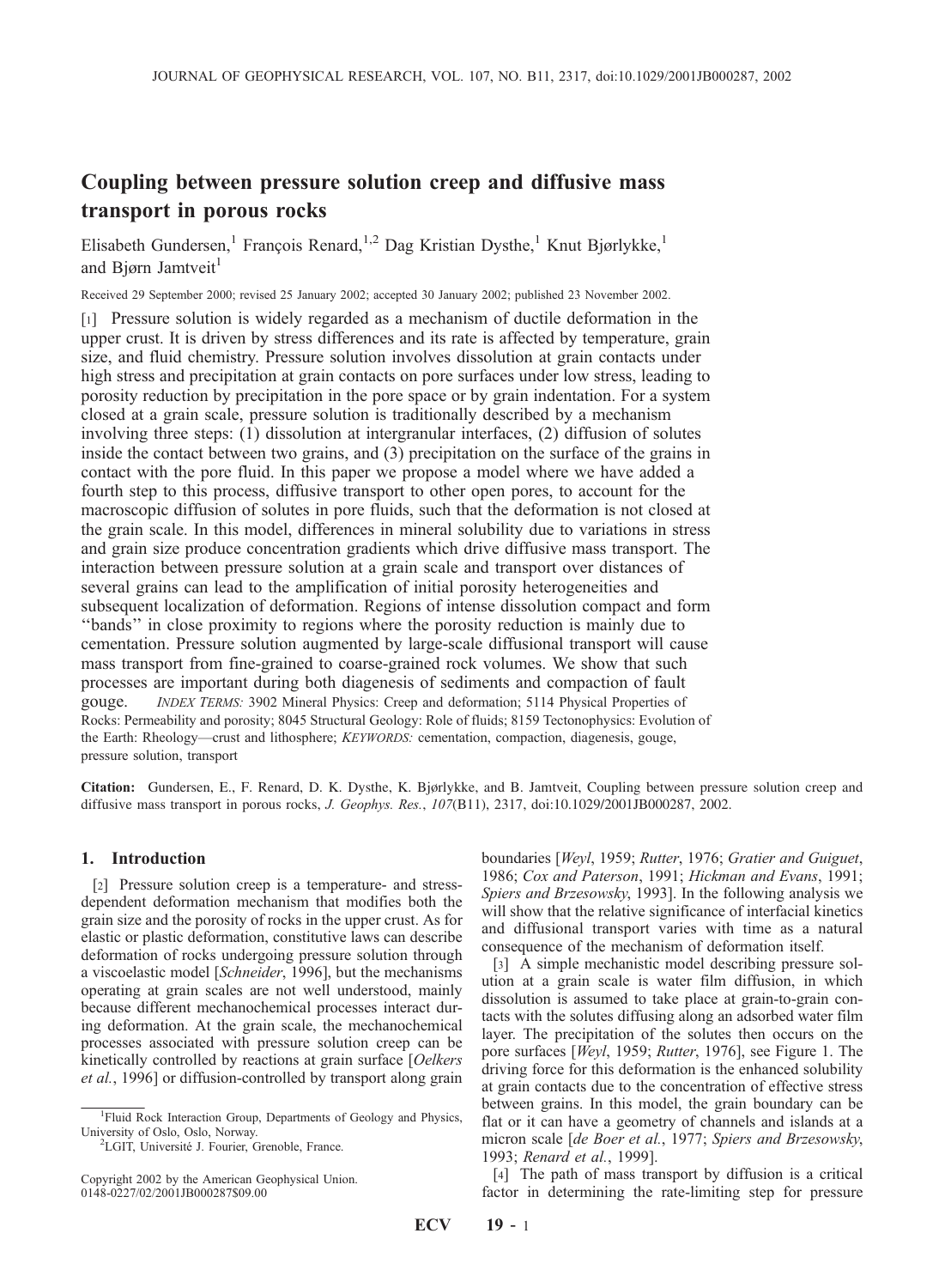

Figure 1. At a grain scale, pressure solution is a three-step process: (1) stress-enhanced dissolution at grain contacts, (2) diffusion along the contact to the pore, and (3) precipitation on the pore surface. If one considers that the system is not closed at the grain scale, a fourth step adds a level of complexity to the process: (4) transport between pores, which can lead to mass transport at decimeter or larger scales.

solution. For example, for the same effective stress, temperature, and fluid composition, the deformation of quartz aggregates via water film diffusion appears to be diffusion limited [Gratier and Guiguet, 1986] whereas the deformation of fluid inclusions via free fluid diffusion [Gratier and Jenatton, 1984] and the diagenesis of sandstones at shallow depths [Oelkers et al., 1996, 2000] are limited by reaction kinetics. There is evidence which suggest that the rate of pressure solution of quartz/mica aggregates is limited by the quartz reaction kinetics at shallow  $(1-5 \text{ km})$  depth  $\frac{B}{j}$ kum, 1996; Renard et al., 1997] and diffusion limited at greater depths [Rutter, 1976].

[5] In addition to variations in the mechanisms of pressure solution at grain scales, differences in compaction behavior may occur on a macroscopic scale, for example between sandstone beds within the same formation. Some layers may export silica whereas some other import it, this process is controlled by the variation of silica concentrations within each sandstone layer. Trewin and Fallick [2000] have observed that the Tumblagooda sandstone (Silurian, western Australia) contain layers where porosity decrease is due to cementation. These layers alternates with layers where

pressure solution at grain contacts appears to be responsible for the observed compaction.

[6] In the North Sea, quartz cement is the most poreoccluding mineral in deeply buried (>3000 m) sandstones [Bjørlykke and Egeberg, 1993]. In these and other oil-field sandstones, mechanochemical processes involved in diagenesis (cementation, pressure solution, etc.) appear to become important at temperatures above  $90^{\circ}$ C [Worden] and Morad, 2000]. It is widely recognized that some of this quartz cement may be sourced by local pressure dissolution via quartz dissolution at highly stressed grain contacts.

[7] There is currently no consensus about the correlation between the grain size and extent of quartz cementation. Surface-reaction-controlled quartz precipitation would imply that finer grained sand should grow more quartz cement due to the larger surface area [Walderhaug, 1996]. However, some observations have suggested that most of the quartz cement is found between the coarser grains [McBride, 1989]. In this case, fine grains can dissolve faster due to the effect of grain size on solubility. In carbonate rocks, local transport of calcium carbonate from sites of pressure solution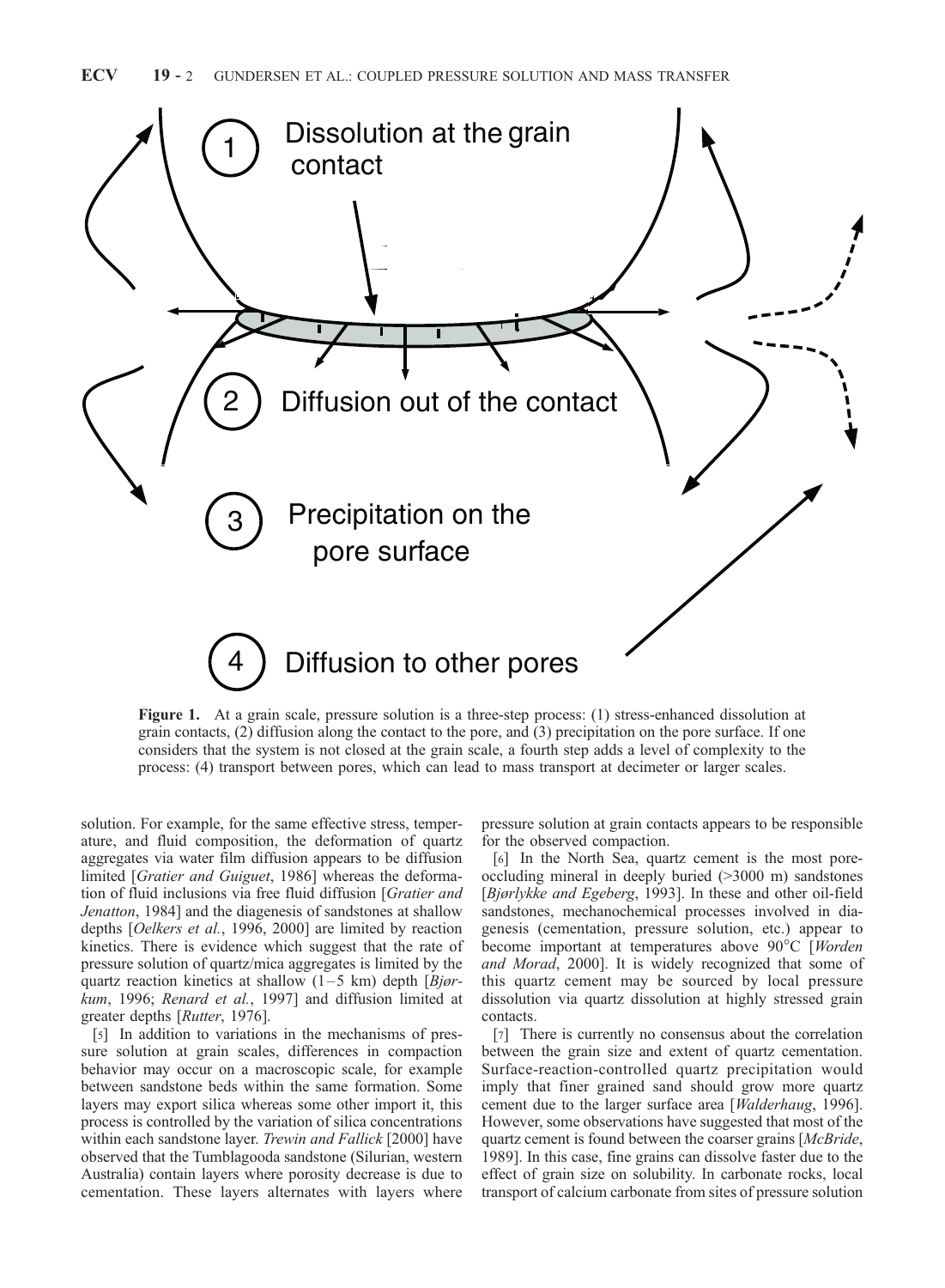to sites of cementations has been described by Heidari and Moore [1993] and Heydari [2000].

[8] In addition to these observations in a diagenetic context, mechanochemical processes also control the porosity and permeability evolution around active faults [Evans and Chester, 1995; Janssen et al., 1997; Renard et al., 2000]. The rates of mass transport and how fast such processes could cement the gouge and the walls of an active fault are still debated [Hazidazeh and Foit, 2000]. Furthermore, the driving force promoting this transport is not welldefined. Solutes could be transported over large distances by a circulating fluid or be transported over short distances within or adjacent to the fault zone by diffusion. Studies of exhumed faults indicate that mineralized veins are usually located within the gouge and in region of the fault walls directly in contact with the gouge [Gaviglio et al., 1993; Renard et al., 2000]. The mechanism underlying this localization of the cementation can be due to localized grain crushing in the gouge [Mair and Marone, 1999] and we believe also by a transport of mass enhanced by pressure solution, as discussed in this contribution.

[9] Numerical simulations have shown that small fluctuations in the initial porosity or grain size, in conjunction with pressure solution and diffusive mass transport in the pores, are sufficient to trigger an instability that causes layer-like patterns to develop in sandstones [Merino et al., 1983; Dewers and Ortoleva, 1990]. This process needs only small initial variations that are amplified manifold during diagenesis. Diffusion along the open pores is a key factor because it controls how far solutes are transported to other locations. The relative effects of the diffusion and the dissolution/precipitation rates control the final geometry and spacing of these layers.

[10] The aim of this contribution is to establish a model of pressure solution, which is able to integrate both the deformation of single grains by pressure solution creep and the transport of solutes in the pores by diffusion. We apply this model to the three geological scenarios for which natural occurrences of pressure solution have already been described: amplification of a porosity or grain-size heterogeneity (concretions), amplification of layering in sedimentary rocks and cementation around a fracture containing a gouge.

#### 2. Pressure Solution at a Grain Scale

[11] We will first consider the deformation at a grain scale (steps 1, 2, and 3 in Figure 1) and subsequently the transport of mass over distances larger than single grains (step 4).

#### 2.1. Driving Force for Pressure Solution

[12] Deformation of grains by pressure solution is driven by a chemical potential gradient between the high-stress regions (i.e., the grain contacts) and the low-stress regions (in the pores) [Kamb, 1959; Paterson, 1973]. A Gibbs-type free energy cannot be defined for nonhydrostatically stressed solids [Shimizu, 1995], but the dissolution-precipitation reactions can be fully described by the surface chemical potential  $\mu$ .

[13] The surface chemical potential is in general a tensor with components due to normal stress P, surface stress of an isotropic elastic solid, interfacial stress at curved interfaces and plastic defect distributions [Heidug, 1995; Lehner, 1995]. We choose to treat the grain contact region on a coarse scale where it turns out that only the normal stress at the grain contact contributes significantly. Readers seeking a less conceptual derivation are referred to the five references just cited.

[14] The chemical potential of a stressed solid is the sum of a temperature-dependent reference chemical potential at 1 bar, and a stress effect that depends on the stress normal to the solid surface P and the molar volume of the solid  $\bar{V}_s$ , the elastic energy contribution  $\Delta U_e$ , a plastic energy contribution  $\Delta U_d$  that takes in account the increase of energy due to crystal defects, and a surface energy term  $\Delta U_{\gamma}$  that describes the increase of energy related to the radius of curvature of grains [Paterson, 1973].

$$
\mu_{\text{solid}} = \mu_0(T) + \Delta P \bar{V}_s + \Delta U_d + \Delta U_e + \Delta U_\gamma \tag{1}
$$

where  $\mu_0$  is the chemical potential in a reference stress-free state. Taking the entire grain contact as the thermodynamic system we have chosen a coarse-grained description that does not include interface structure and connected high curvatures, local stress, etc. Although such structures at a smaller scale have been shown to have an impact on the large-scale rate laws of dissolution (D. K. Dysthe et al., Universal scaling during transient creep, submitted to Geology, 2002) the coarse graining is thermodynamically valid. Simple calculations using the coarse-grained description show that for most common geological conditions the effect of normal stress is two orders of magnitude higher than the four other effects [Paterson, 1973].

[15] The stress normal to the grain contact can be expressed as the macroscopic effective normal stress normalized by the surface area of the grain that supports the applied stress [Dewers and Ortoleva, 1990]. The stress normal to the free face of the grain is given by the fluid pressure. The difference between the stress at grain contacts and the pore fluid pressure, which evolves with depth and deformation, is the driving force for pressure solution. This difference of stress between the solid/grain-boundary fluid/ solid contact and the free surfaces induces a chemical potential gradient that can be related to a concentration gradient if it is assumed that both the free fluid present in the open pores and the presumed fluid (or fluid-like) phase present in the intergranular contact region are in local equilibrium with the solid (or, at least, that the reaction rate is not zero). In the model, the stress normal to the z-contact is the overburden stress, the stress normal to  $x$ - and  $y$ contacts is the main lateral stress.

[16] In addition to such potential gradients at grain scales, the presence of porosity or grain size heterogeneities can lead to potential gradients over distances larger than the grain size (step 4 in Figure 1). For example, at the interface between two sedimentary rock layers with identical mineralogy but with different porosity, a concentration gradient will develop in the pore fluid due to the variations in the normalized stress between the areas with different porosity. Moreover, in the higher porosity layer, the stress is more concentrated at grain contacts and pressure solution is more efficient than in the lower porosity layer. As a consequence, the grains tend to dissolve faster in the high porosity region; this process increases the concentration of solute in the pore fluid. The result is a diffusive transport in the pore fluid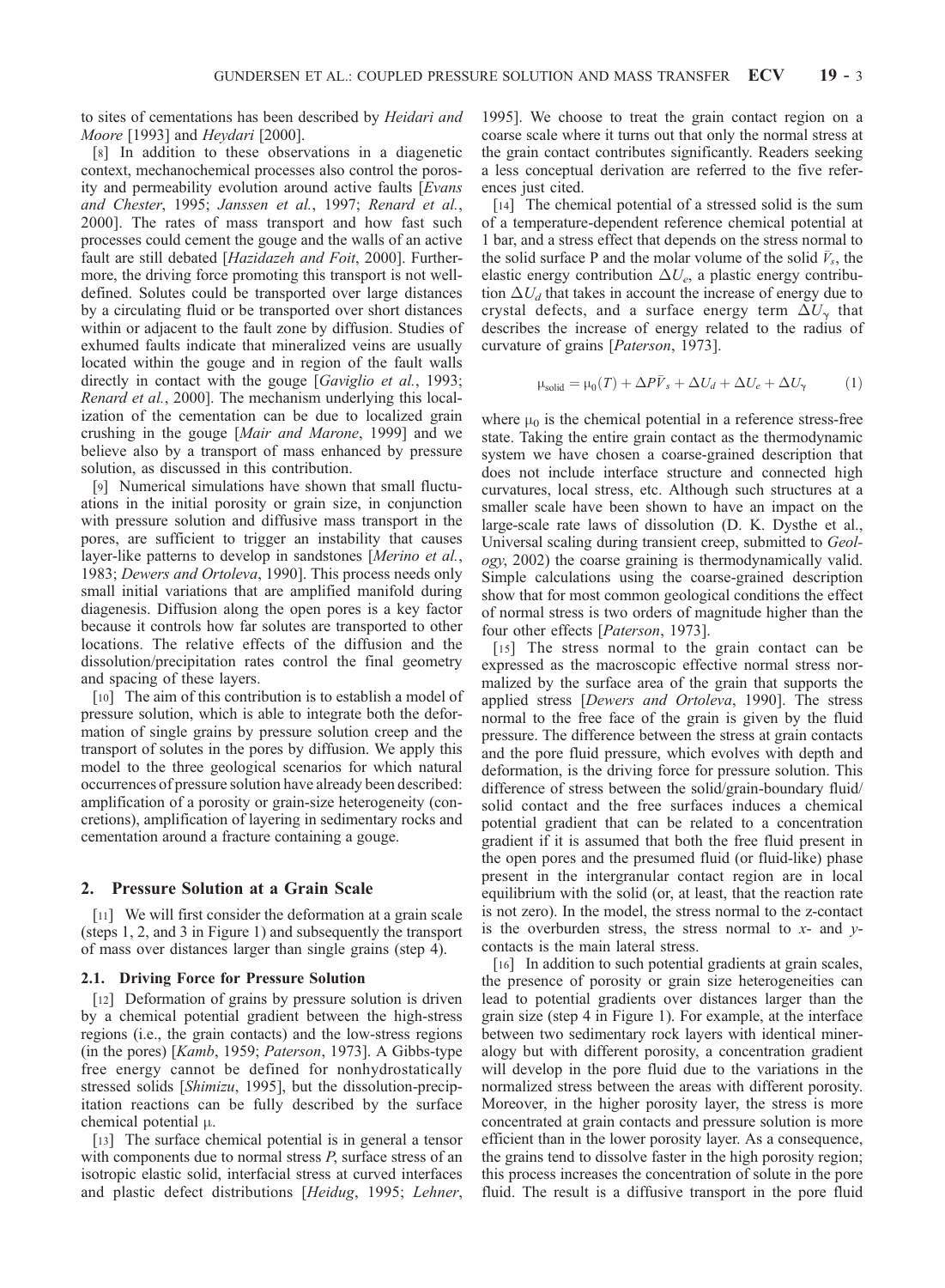from regions of higher concentration (and porosity) to regions of lower concentration. This process becomes more complex when, in addition to a porosity contrast, there is also a difference in grain size.

#### 2.2. Properties of Water at Grain Contact

[17] We assume that a trapped water film exists between two mineral surfaces in contact. This film is stable, even if the effective stress, that is, the difference between the normal stress and the pore pressures, is large. For silica surfaces, it has been reported that the water film thickness decreases from 50 to 5 Å [Pashley and Kitchener, 1979; Pashley and Israelachvili, 1984; Heidug, 1995; Renard and Ortoleva, 1997] when the effective normal stress increases from 1 to 500 bars.

[18] An important factor to quantify pressure solution creep is the product of the water film thickness and the coefficient of diffusion that describes the efficiency of diffusion. Experimental results [Rutter, 1976; Gratier and Guiguet, 1986; Schutjens, 1991; Spiers and Brzesowsky, 1993; Hickman and Evans, 1995] have shown that this product is between  $10^{-18}$  and  $10^{-21}$  m<sup>3</sup>/s. In experiments with an indentation of halite on calcite surfaces, this product has been estimated to be around  $10^{-20}$  m<sup>2</sup>/s at 30°C [Gratier, 1993a, 1993b]. This value is in good agreement with experimental results on aggregates.

[19] The diffusion coefficient depend also on the water film thickness. Thin films (a few molecular layers of water) will have major affinity to the mineral surfaces and may behave more like solids than free water [Rutter, 1976; Israelachvili, 1986]. Because of the lack of knowledge about this process, we will consider, as a first approximation, that the coefficient of diffusion is constant in the water film.

#### 3. Rate of Pressure Solution

[20] In the following we will analyze the pressure solution processes for a geometrically simple model. In a closed domain, spherical grains are in contact, surrounded by a pore fluid. The contact surface is circular with a radius  $R_{cont}$  ( $R_{cont}$ is equal to  $R_x$ ,  $R_y$ , and  $R_z$  in Figure 2). In geological systems, the contact radius can vary from  $10^{-6}$  m in siltstones to  $10^{-2}$  m for conglomerates. For each step (dissolution, diffusion, precipitation), one can determine a rate of deformation of the contact surface: a rate for dissolution, a rate for diffusion, and a rate for precipitation. The slowest rate gives the overall rate of the deformation process if the deformation proceeds in a sequence of instantaneous steady state and when the system is closed with respect to long range transport of dissolved solid [Raj, 1982; Caron et al., 1987; Mullis, 1993; Shimizu, 1995]. In an open system we can define three dimensionless numbers which quantifies under which conditions dissolution, precipitation, or contact diffusion acts as the rate-limiting process (E. Gundersen et al., Pressure solution in sandstone, rate-limiting processes and the effect of clays, submitted to Journal of the Geological Society (London), 2001, hereinafter referred to as Gundersen et al., submitted manuscript, 2001).

#### 3.1. Diffusion at the Contact

[21] The flux of material that is expelled by diffusion from the grain contacts,  $J_{diff}$  (mol/m<sup>2</sup> s), can be described as

$$
J_{diff} = \frac{D_{cont}(c_{cont} - c_{pore})}{R_{cont}}
$$
 (2)

where  $(c_{cont} - c_{pore})/R_{cont}$  (mol/m<sup>3</sup> m) is the gradient of concentration between the contact and the pore,  $\ddot{D}_{cont}$  (m<sup>2</sup>/s) is the coefficient of diffusion, and the effective normal stress (and hence  $c_{cont}$ ) is assumed constant within the contact. Weyl [1959] and Rutter [1976] have solved the more complicated case where the stress profile along the contact is not flat and the diffusion becomes two-dimensional. The calculated gradient of concentration is modified by a factor of 2 to 3. For simplicity, we will not consider this 2-D effect within the grain contacts.

#### 3.2. Dissolution and Precipitation Steps

[22] The rate of dissolution at the surface of contact  $J_{diss}$  $(mol/m<sup>2</sup> s)$  is given by

$$
J_{diss} = k_{diss} \left( 1 - \frac{c_{cont}}{K_{cont}} \right) \tag{3}
$$

where  $k_{diss}$  is the kinetic coefficient for dissolution (mol/m<sup>2</sup> s),  $c_{\text{conf}}$  refers to the concentration inside the water film (mol/m<sup>3</sup>), and  $K_{cont}$  is the equilibrium solubility inside the water film. Note that this rate has the same units as the diffusion flux. The rates of dissolution and precipitation are calculated with an equation based on the transition state theory [Lasaga, 1998] which describes how the mass of a reactant,  $m_{rxn}$ , evolves with time:

$$
\left(\frac{\partial m_{rxn}}{\partial t}\right)_z = k_r s_r a \left[1 - \exp\left(-\frac{A_r}{RT}\right)\right]
$$
(4)

where  $k_r$  and  $s_r$  are the rate constant and mineral surface area,  $a$  is the activity of the dissolved specie, and  $A_r$  stands for the chemical affinity for the dissolution/precipitation reaction. The affinity is given by

$$
A_r = RT \ln\left(\frac{Q}{K}\right) \tag{5}
$$

where  $Q$  is the reaction quotient and  $K$  the equilibrium constant for dissolution. Such equations accurately describe dissolution from far to near equilibrium conditions [Lasaga, 1998].

[23] For the precipitation step (step 3 in Figure 1), the flux of deposited matter on the free surface inside the pore  $J_{prec}$  (mol/m<sup>2</sup> s) is given by

$$
J_{prec} = k_{prec} \left( 1 - \frac{c_{pore}}{K_{pore}} \right)
$$
 (6)

where  $c_{\text{pore}}$  is the concentration inside the pore fluid,  $K_{\text{pore}}$  is the equilibrium solubility in the pore fluid, and  $k_{prec}$  the kinetic coefficient (mol/ $m<sup>2</sup>$  s). By convention, fluxes of dissolution are positive while fluxes of precipitation are negative.

[24] In geological systems, the fluid composition can vary and modify both the kinetics of reaction and the mineral solubility. For example, at basic pH the kinetics of quartz dissolution/precipitation is faster and the solubility higher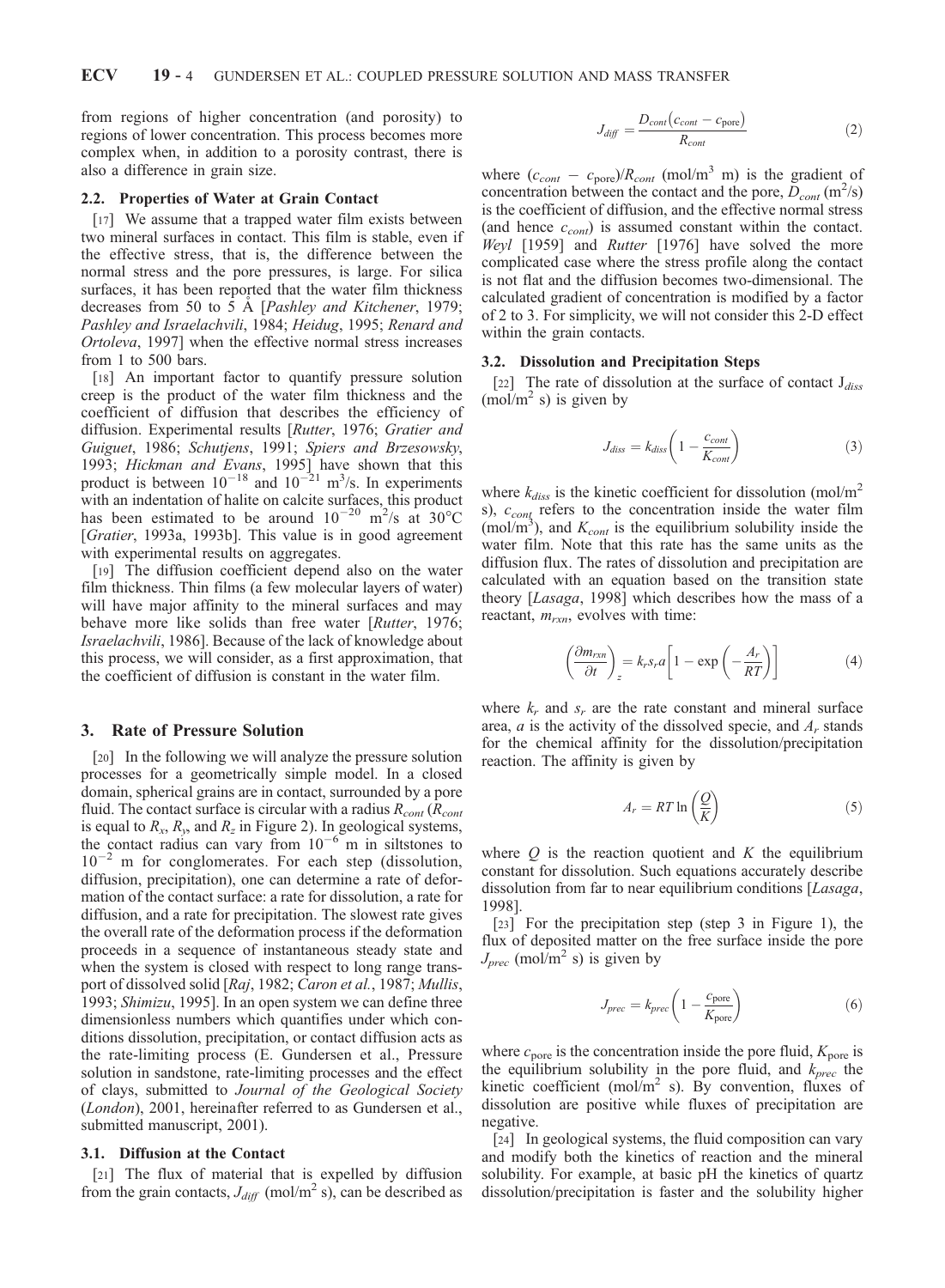than at acidic or neutral ones [Dove, 1994] and the rates of deformation can be speeded up by several orders of magnitude. The reaction kinetics do exert a strong control on the rate at which compaction and cementation occur. The choice of the kinetics constant for quartz dissolution and precipitation is a major issue when simulating quartz cementation. The kinetic constant for dissolution/precipitation reactions has been estimated under laboratory conditions for quartz [Dove, 1994] and calcite [Plummer et al., 1978; Plummer and Busenberg, 1982]. Walderhaug [1996] has estimated the kinetics of quartz precipitation from geological observations in North Sea sandstones and found rates several orders of magnitude smaller than what is measured under laboratory conditions. Such difference between geochemical reaction rates measured in laboratory and natural systems is a well-known problem in geologic systems [Malmstrom et al., 2000]. The rates deduced from observations in natural systems might be more relevant during modeling of diagenetic processes (e.g., timescales of several million years). Because of the lack of knowledge of such rates under natural conditions, we will vary the rate of precipitation (equation (6)) between the two end-members found in the literature [Dove, 1994; Walderhaug, 1996].

#### 3.3. Diffusive Transport of Solutes in the Pore Space

[25] So far, we have only considered dissolution at the grain contacts and local precipitation in the pore adjacent to that contact. If solutes are allowed to migrate between pores, we need to include a concentration driven global diffusion in the model. Spatially variable compaction is often observed where highly compacted bands of material alternate with bands of lower deformation, indicating transport of solute in the pore space. This is the case for stylolites where planes of dissolution are oriented perpendicular to the principal stress. The mean distance between stylolites varies depending on the rock composition; 0.1 to 2 cm in sandstones and 1 to 10 cm in limestones [Merino, 1990]. The occurrence of stylolites alternating in a regular pattern is still debated [Merino et al., 1983; Railsback, 1998]. During stylolitization, there is a transport of solutes over distances greater than a single grain [Oelkers et al., 2000]. The minimum scale of closed system behavior is half stylolite spacing; in carbonate rocks, this distance is usually two orders of magnitude larger than the grain scale. For some quartz arenites and quartzites, microstylolites are only one grain-length apart and come in swarms of 10, 20, or even more. The appropriate scale then becomes the distance between swarms (not that between microstylolites) and is, then, much larger than the grain scale. Transport of solute, here by diffusion, in the pore space indicate how ''open'' the system is. Advective transport of solute in a moving solvent is not considered in this contribution, but it will be a natural extension of the model.

[26] In order to combine global diffusive mass transport in the pore network with local deformation by pressure solution we solve a set of highly coupled nonlinear equations. The equations are derived by a global mass balance of the solute phase in the pore volume and a local mass balance at each grain contact. Those equations are then coupled to equations which express grain-contact deformation and the evolution of rock texture for grains having a truncated spherical geometry (see Figure 2). All the parameters used in the following equations and their units are given in Table 1.

[27] The mass balance for the solute phase in the pore volume is given as

$$
\phi \frac{\partial c_{\text{pore}}}{\partial t} = D_{\text{pore}} \nabla^2 c_{\text{pore}} + \frac{1}{L_x L_y L_z} \left[ \frac{\partial m_{\text{prec}}}{\partial t} + 2 \sum_{i=1}^3 \frac{\partial m_{\text{diff},i}}{\partial t} \right] \tag{7}
$$

where  $c_{\text{pore}}$  is the concentration of solute in the pore fluid,  $\phi$  is the porosity, and the lengths  $L_x$ ,  $L_y$ , and  $L_z$  are defined in Figure 2. The first term on the right side in equation (7) describes the diffusive transport of solutes in the pore space via Fick's law. The coefficient of diffusion  $D<sub>pore</sub>$ , in the pore fluid is assumed to follow an Arrhenius law [*Nakashima*, 1995]. The driving force for this transport is a concentration gradient due variations in stress concentrations at grain contacts between domains with different grain sizes, all other contributions to chemical potential gradients driving diffusive mass transfer are neglected (see equation (1)). In our model we assume a constant coefficient of diffusion. A further refinement of this model is to take into account some porosity-dependent tortuosity factor in the diffusion coefficient. However, numerical tests indicate that such tortuosity would not significantly modify the results of the simulations. The decrease in the length of the diffusion path is taken into account for porosity reduction due to compaction.

[28] The next term in equation (7), which represents changes in solute mass due to precipitation in the pores, is given as

$$
\frac{\partial m_{prec}}{\partial t} = k_{prec} A_{pore} \left( 1 - \frac{c_{pore}}{K_{pore}} \right)
$$
 (8)

where  $k_{prec}$  is the kinetic coefficient of precipitation,  $K_{pore}$  is the equilibrium concentration of solute in the pore fluid and  $A_{\text{pore}}$  is the grain surface in contact with the pore fluid. Notice that as the spheres changes during simulation,  $A_{\text{pore}} =$  $g(L_f, L_x, L_y, L_z)$  varies correspondingly.

[29] The last term in equation (7) describes the solute mass change in the pore volume due to diffusion from the grain contact into the pore volume.

$$
\frac{\partial m_{diff,i}}{\partial t} = 2\pi \frac{\Delta_i}{2} D_{cont} (c_{cont,i} - c_{pore})
$$
\n(9)

where  $c_{cont,i}$  is the concentration of solute in a grain contact in the  $i$ -direction. Note, that in equation  $(7)$  this term is summarized over all the six contact areas of a truncated spherical grain (see Figure 2). The thickness of the water film at the grain contacts,  $\Delta_i$  is divided by two since it is shared between two contact surfaces. The coefficient of diffusion inside the water film  $D_{cont}$  follows an Arrhenius law, see Gratier and Guiguet [1986].

[30] The global diffusion equation (7) is then coupled to six equations which represent the local mass balance for each contact on the sphere.

$$
\frac{\partial c_{cont,i}}{\partial t} = \frac{1}{\pi R_{cont,i}^2} \left[ \frac{\partial m_{diss,i}}{\partial t} - \frac{\partial m_{diff,i}}{\partial t} \right].
$$
 (10)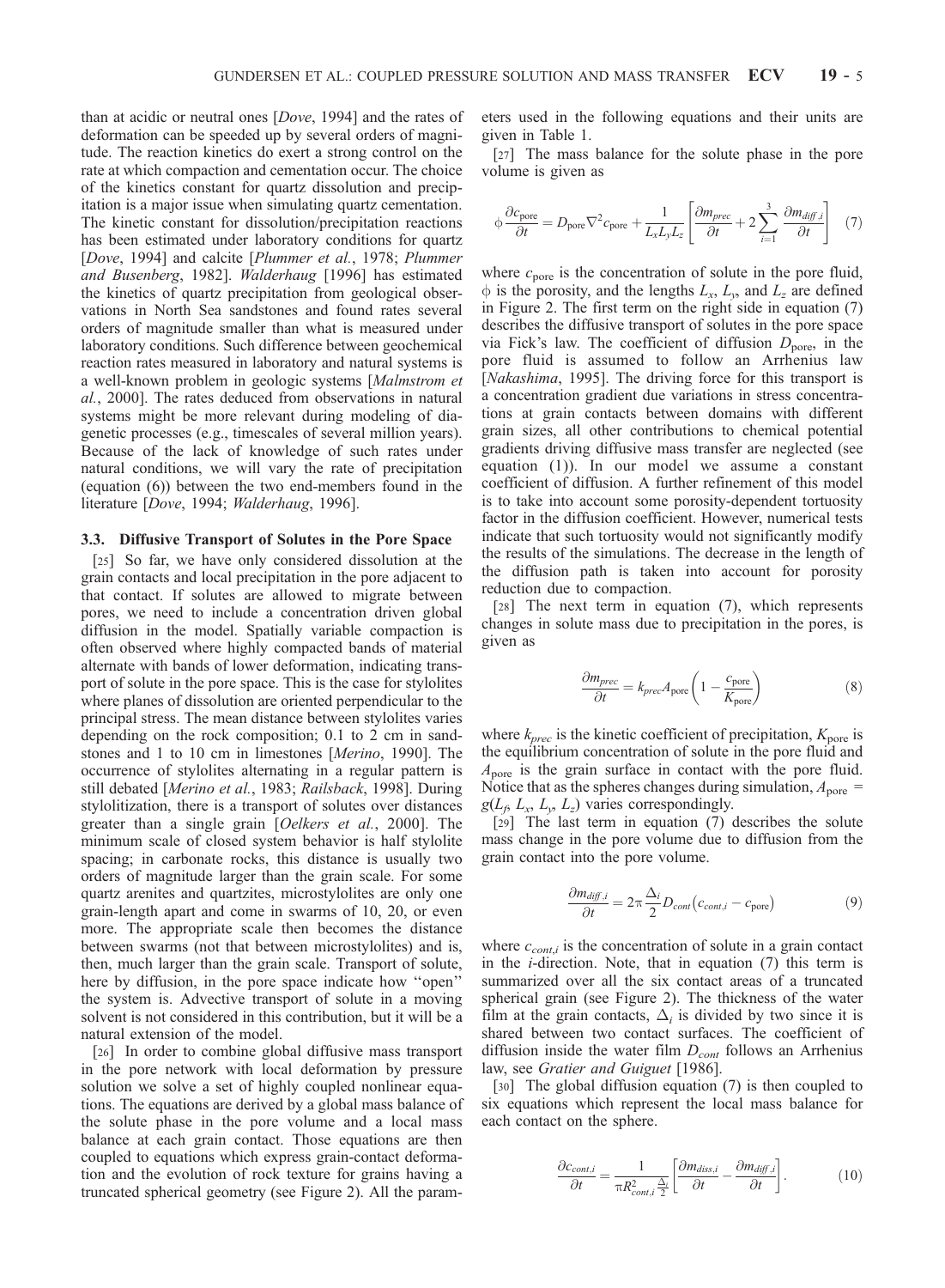

Figure 2. Schematic representation of a single grain for which the surface is divided into contacts with other grains (light areas) and free faces in contact with the pore fluid (dark area). Each grain has six neighbors, arranged in a cubic packing.

Here, the index *i* represents the space dimensions,  $i = x, y, z$ , and  $R_{cont,i}$  is the radius of the contact surface in the i direction, which is a function of the spherical lengths. The second term on the right side in equation (10) represents dissolution of solute into the grain-boundary film and is given as

$$
\frac{\partial m_{diss,i}}{\partial t} = k_{diss} A_{cont,i} \left( 1 - \frac{c_{cont,i}}{K_{cont,i}} \right) \tag{11}
$$

where  $A_{cont,i}$  is the surface area of the grain-film-grain contact in the  $i$  direction,  $k_{diss}$  is the kinetic coefficient of dissolution, and  $K_{cont,i}$  is the equilibrium concentration of solute in a contact in the  $i$  direction. The last term in equation (10) represents the local mass transport out of the contact and into the pore space by diffusion, as given by equation (9). Note that the part of the sphere which is dissolved is approximated as a cylinder; thus, this analysis is most valid for small strains.

[31] As dissolution, diffusion in the contact, and precipitation are fully coupled processes (through equations (8), (9), and (11)) there is not any assumption on which step is the slowest. Depending on the thermodynamic parameters the system finds automatically the step which controls the whole process.

[32] The grain shape evolution is given by the four equations

$$
\frac{dL_i}{dt} = -2k_{diss}\bar{V}_s \left(1 - \frac{c_{cont,i}}{K_{cont,i}}\right)
$$
\n(12)

$$
\frac{dL_f}{dt} = -k_{prec}\bar{V}_s \left(1 - \frac{c_{pore}}{K_{pore}}\right)
$$
\n(13)

where again the index *i* is given as  $i = x, y, z$  and  $\bar{V}_s$  is the molar volume of the dissolving mineral.

[33] The simulation domain is a 2-D squared rock sample located several kilometers below the surface where it is exposed to stress and a temperature field. We neglect shear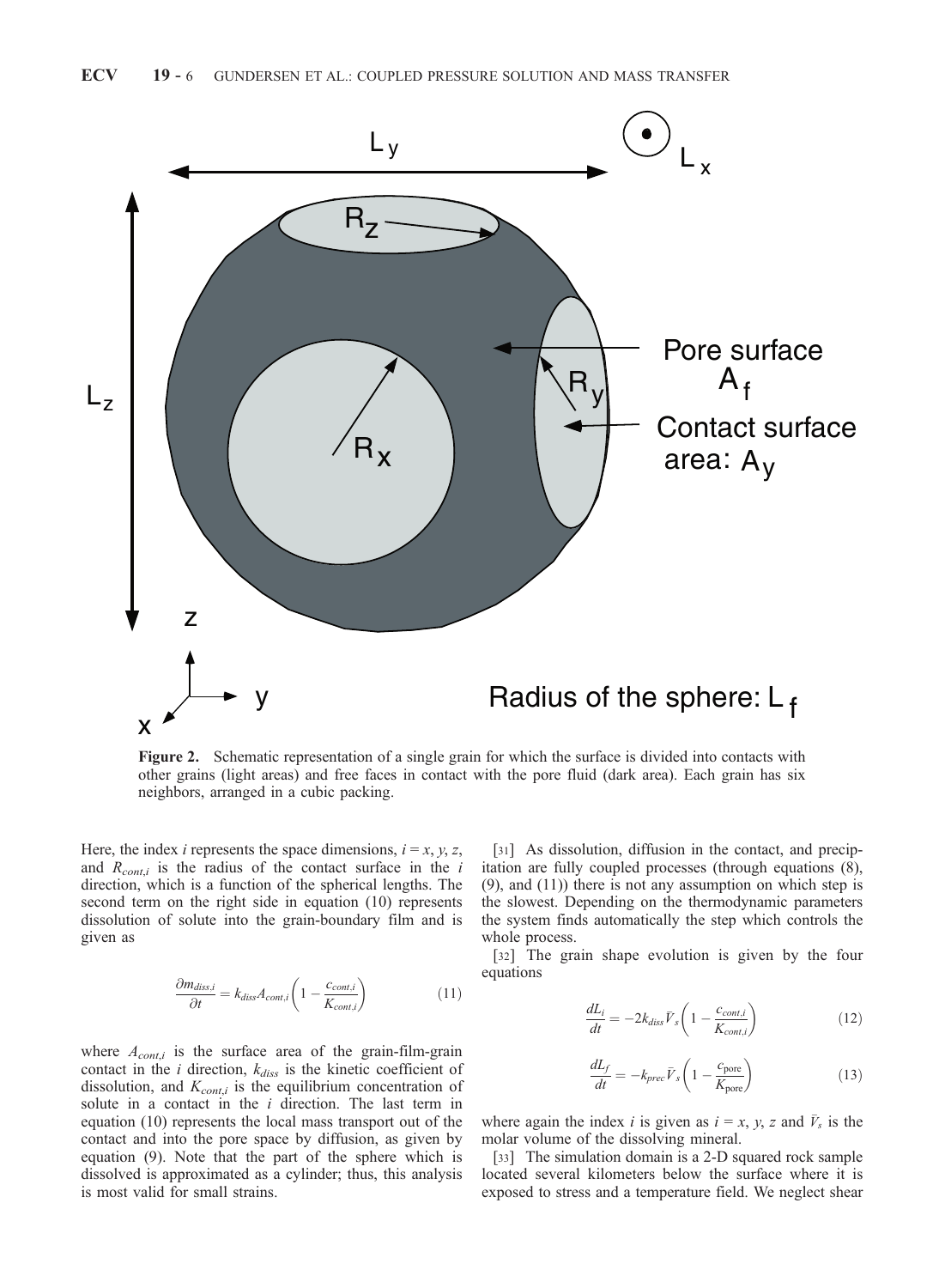| Parameter                                                              | Description                                                             | Unit                |
|------------------------------------------------------------------------|-------------------------------------------------------------------------|---------------------|
| $A_{cont,i}, i = x, y, z$                                              | contact area in the <i>i</i> -direction                                 | m <sup>2</sup>      |
| $A_{\text{pore}}$                                                      | pore surface area                                                       | m <sup>2</sup>      |
| $c_{cont,i}$ , $i = x, y, z$                                           | concentration in a grain contact in the <i>i</i> -direction             | mol/m <sup>3</sup>  |
| $c_{\text{pore}}$                                                      | concentration in the pore fluid                                         | mol/m <sup>3</sup>  |
| $D_{cont}$                                                             | diffusion constant in the grain contact                                 | $m^2/s$             |
| $D_{\text{pore}}$                                                      | diffusion constant in the pore                                          | $m^2/s$             |
| $J_{diff}$                                                             | flux of matter transported by diffusion out of the contact              | $mol/(m^2 s)$       |
| $J_{diss}$                                                             | flux of dissolution of the contact surface                              | $mol/(m^2 s)$       |
| $J_{prec}$                                                             | flux of precipitation on the pore surface                               | $mol/(m^2 s)$       |
| $\vec{k}_{diss}$                                                       | kinetic coefficient of dissolution                                      | $mol/(m^2 s)$       |
|                                                                        | kinetic coefficient of precipitation                                    | $mol/(m^2 s)$       |
| $k_{prec} \ K_{cont}$                                                  | equilibrium constant in the contact                                     | $mol/m3$ for silica |
| $K_{\text{pore}}$<br>$L_i$ , $i = x, y, z$                             | equilibrium constant in the pore                                        | $mol/m3$ for silica |
|                                                                        | length of the truncated sphere in the <i>i</i> -direction               | m                   |
|                                                                        | radius of the spherical grain                                           | m                   |
| $L_f \over P_f$                                                        | pore fluid pressure                                                     | Pa                  |
|                                                                        | radius of a grain contact in the <i>i</i> -direction                    | Pa                  |
| $\overline{R}_{cont,i}, i = x, y, z$<br>$\overline{V}_s$<br>$\Delta_i$ | molar volume of the dissolving mineral                                  | $m^3$ /mol          |
|                                                                        | thickness of the water film in the contacts, in the <i>i</i> -direction | m                   |
| $\phi$                                                                 | porosity                                                                |                     |
| $\sigma_{ni}$ , $i = x, y, z$                                          | normal stress component in the <i>i</i> -direction                      | Pa                  |
| $\sigma_{ni}$ , $i = x, y, z$                                          | normal stress to a grain surface in the <i>i</i> -direction             | Pa                  |

**Table 1.** Symbols and Units Used in Equations  $(1)$  –  $(16)$ 

stresses and relate the in-situ stress component  $\sigma_i$  to the local normal stress at the grain contacts  $\sigma_{ni}$  by the three equations

$$
\sigma_{n_x} = \sigma_x \frac{L_y L_z}{A_x} \tag{14}
$$

$$
\sigma_{n_y} = \sigma_y \frac{L_x L_z}{A_y} \tag{15}
$$

$$
\sigma_{n_z} = \sigma_z \frac{L_x L_y}{A_z}.
$$
\n(16)

Assuming that the applied tectonic stresses are kept constant, it is seen that the contact area  $A_i$  increases and the local stress normal to this grain contact decreases as the grain becomes more and more truncated. Therefore, under conditions of constant applied stress, the driving force for pressure solution diminishes with time. In order to conserve the mass inside the domain, no flux boundary conditions have been applied for the concentration of dissolved material.

[34] Finally the model includes several algebraic functions to calculate textural parameters (e.g., the length  $L_x$  and the radius  $R_x$ ) for each grain, and the porosity  $\phi$  as defined by Renard et al. [1999]. These relationships arise from the textural model of truncated spheres ordered in a centered cubic network

#### 4. Numerical Models and Boundary Conditions

[35] The differential equations  $(7)$ – $(13)$  are solved using a Galerkin finite element method with linear basis functions on the spatial domain and a Crank-Nicolson scheme in the time domain. The numerical schemes were programmed in C++ and make use of the numerical library Diffpack [Langtangen, 1999].

[36] The space domain is taken to be a two-dimensional rock sample, modeled as a cubic packing of truncated spheres (Figure 3). Each element in the numeric grid consists of a fixed number of equally sized spheres. The

heterogeneity of the rock sample is then simulated by varying sphere size among the elements.

[37] Two of the boundaries are fixed as stiff walls on which the side of the simulated domain can slip. A no-flux condition for the solute phase was imposed for these two boundaries. The other two boundaries are free and deform during the simulation. Here different types of boundary conditions have been tested. In most of the examples no flux conditions were imposed; however, boundary conditions open for flow were also tested in order to quantify transport of solute across the boundaries. It turned out that the flux through the boundary is small and hardly contributes to the global mass balance in these simulations. As this is a 2-D model, no strain and mass flux were allowed in the y direction (see Figure 3). The stress at the boundaries is constant during a simulations, usually fixed as  $\sigma_x = \sigma_y = 60$  MPa and  $\sigma_z = 66$ MPa. However, other values have also been used.

[38] On an adaptive grid, the nodes move in each time step in order to simulate the deformation. Moreover, the size of each element is reduced after each time step by the same amount as the lengths  $(L_x, L_z)$  of the sphere. The total reduction in element size is then given as the product of the length of the truncated spheres and the number of spheres in the element. When no solute mass flux is permitted across the freely deforming boundaries, the volume lost in the grid during the simulation equals the loss of porosity.

[39] For simplicity we have assumed no gradients in temperature or fluid pressure due to gravity or other causes within the simulation domain. This assumption is valid because we model processes at the scale of only a few meters. The program was extensively tested for numerical stability. In all the simulations we tested the total mass of solid was conserved to within  $\pm 0-2\%$ .

## 5. Simulation of Coupled Pressure Solution and Transport by Diffusion

[40] In most of the simulations, the 2-D domain is a 20  $\times$ 20 cm rock situated at a depth of 3 km, and with a thickness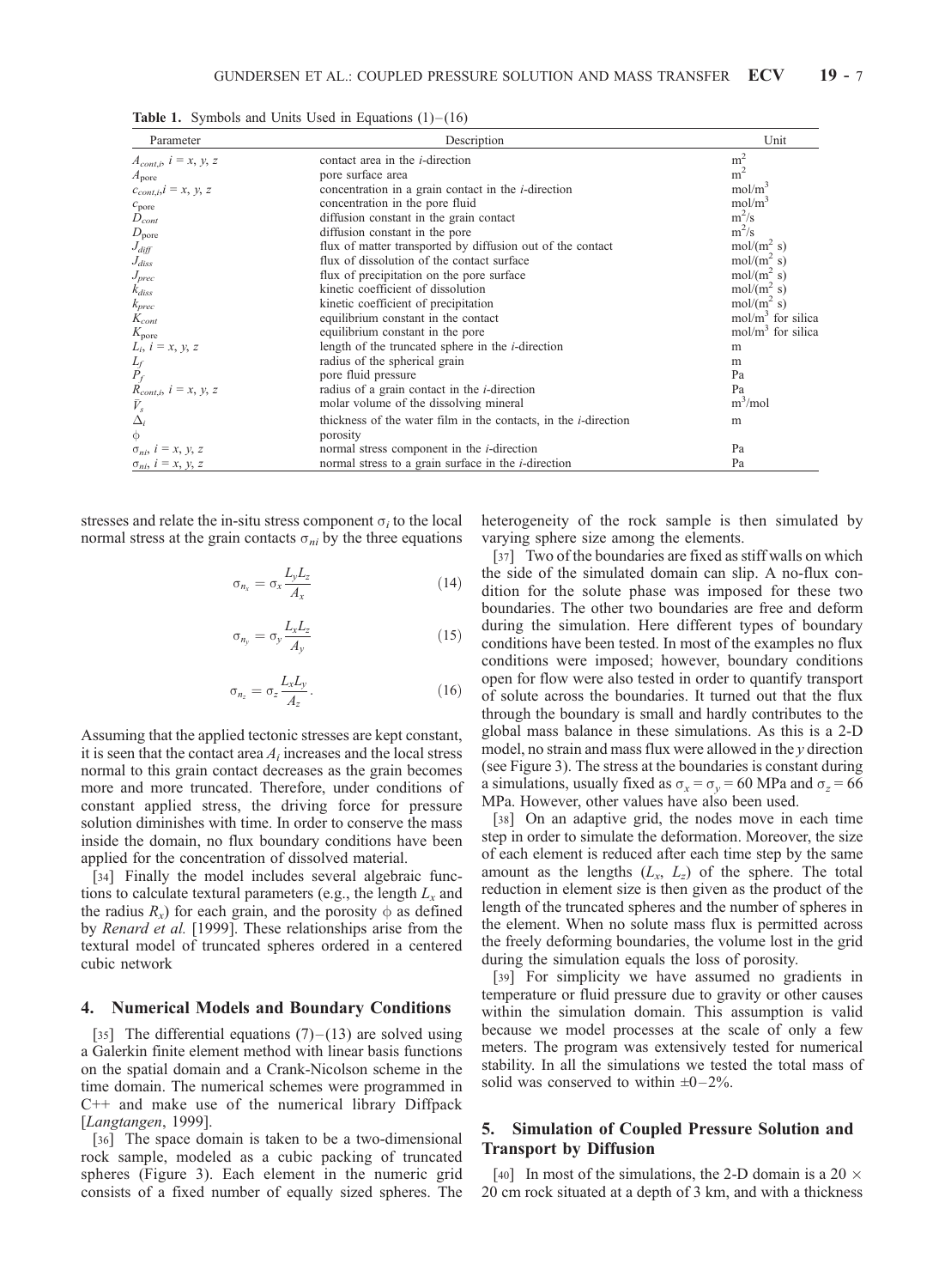

Figure 3. Domains where coupled pressure solution creep and local diffusive mass transport are simulated. Each element in the numerical grid contains a given number of grains with the same size. The domain is two-dimensional  $(x \text{ and } z \text{ directions})$  and has a thickness of one layer of grains in the y direction. The grain size and porosity can vary between the elements. Here are presented the three geometries simulated. In case (A) the grains size heterogeneity is located in a circular region in the center of the grid, case (B) corresponds to layers of alternating smaller and larger grain sizes and finally, in case (C) the small grains are located in a layer between coarser grained particles and are meant to represents fault gouge.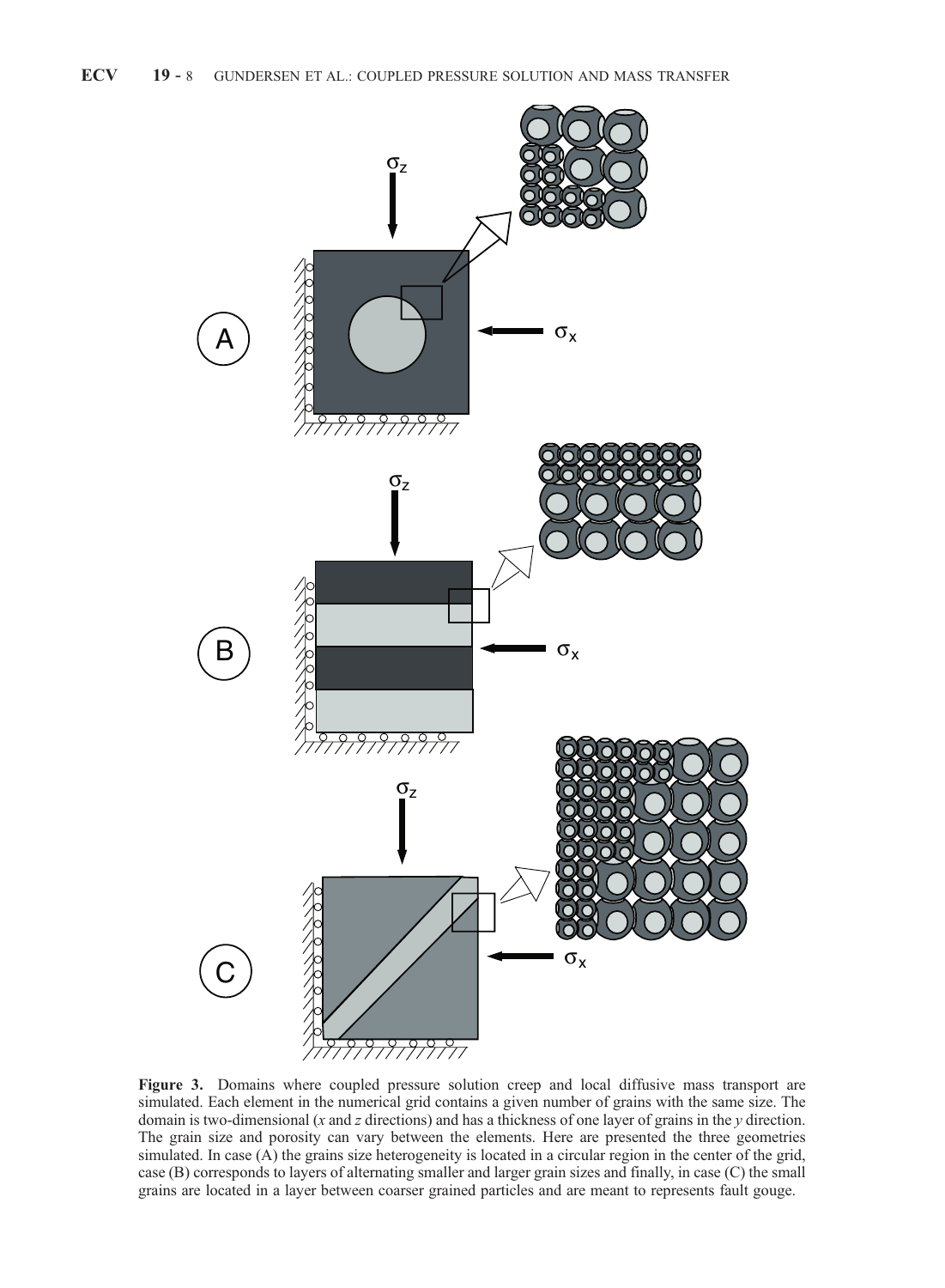of one layer of grains. The rock sample compacts as porosity is lost during the simulation. The temperature in the domain is constant at 375°Kelvin. Pressure solution is the only compaction process included in the model. Moreover, we assume that other processes, such as cataclasis with or without accompanying subcritical crack growth, do not occur. In all the simulations the pore fluid pressure was constant,  $P_{\text{pore}} = 30 \text{ MPa}$ . The horizontal stresses,  $\sigma_x = \sigma_y =$ 60 MPa and the vertical stress,  $\sigma_z = 66$  MPa. The initial radius of the spheres,  $L_f$  varies in the different simulations. The other lengths, describing the truncated spheres,  $L_x$ ,  $L_y$ and  $L_z$  are given as  $2 \cdot 0.90 \cdot L_f$ . This corresponds to an initial porosity of 31%.

[41] The simulations last until the porosity in the whole simulation domain is less than 3%. We assume that when the porosity is below 5% in an element, a percolation threshold for that element is reached [Feder, 1988]. In these elements transport with other elements will terminate and pressure solution will continue locally inside this element, as a closed system. Moreover, if the percolation threshold is reached in an element, the second term in equation (7) is set to zero for that element.

[42] The simulation domain is divided into  $60 \times 60$ elements. The time step is adjusted such that the increment of the deformation is less than 0.1% between each time increment. Therefore, the time step automatically adapts in the regions with the most rapid deformation.

[43] In the following simulations we have chosen to primarily use the reaction kinetics data derived in laboratory experiments [Dove, 1994], for which the activation energies as a function of fluid salinity and pressure are known. We will also study the case where the kinetics of quartz cementation is reduced in accord with observations in natural systems [e.g., Walderhaug, 1996] to see how this modifies the rate of compaction.

#### 5.1. Circular Porosity Heterogeneity

[44] In the first simulation the domain contains two areas of different grain sizes to model the formation of nodules in sedimentary rocks. Some of these patterns are believed to correspond to the amplification of an initial porosity or other heterogeneity [Bjørkum and Walderhaug, 1990], such as epigenetic concretions that form during late diagenesis after consolidation of the enclosing sediment [Berner, 1968; Raiswell, 1971]. To simulate their formation, one domain is shaped as a circle (the concretion), while the other is the surroundings (see Figure 3a). The small grain size is given as  $L_f$  = 90 micron while the large one is equal to  $L_f$  = 130 micron. Within each domain the grain size is homogeneous. Because of this initial grain size difference, the two domains compact with different rates and the domain with the small grains exports some silica to the surroundings (see Figure 4).

[45] When the small grains are inside the concretion, the concretion compacts as a soft object compared to the matrix (see Figures 4a, 4b and 4c). In the opposite case the concretion behaves as a hard object resistant to compaction (Figures 4d, 4e, and 4f). In both cases, the simulations indicate a local transport of silica from the regions of small grains to the regions where grains are larger such that the concretion containing the large grains grow while the ones containing the small grains shrinks. The result is the development of a gradient of porosity over time. These simulations constrain the timescales for the development of concretions only if there are no other processes such as nucleation threshold or fluid flow occurring. In the latter case, the simulations only provide maximum timescales for concretion growth as advective fluid flow would accelerate solute mass transfer.

[46] When many concretions nucleate in close proximity to one another (e.g., in the same sedimentary layer), they may compete with one another during solute import or export. The result is that the region between the two concretions can become overcemented, if it contains large grains, or loose additional solute mass if it contains small grains (see Figure 5). The effect of this interaction becomes less important as the distance between concretions increases such that the two concretions are located outside the diffusive transport distance of one another. The transport distance depends on the rate control of the whole process (Gundersen et al., submitted manuscript, 2001). Typical observations in sandstones with calcite cement indicate that such effects occur for concretion spacings less than several centimeters and disappear above one decimeter [Bjørkum and Walderhaug, 1990]. Our simulations indicate a critical length scale for this process of close to 5 cm in pure sandstones.

#### 5.2. Diagenetic Layering in Sedimentary Rocks

[47] To simulate the formation of diagenetic layering, the domain is divided into five layers (Figure 6). In each layer the initial grain size is specified as a uniform random distribution between a minimum and a maximum value. In three of the layers  $L_f$  is uniformly distributed between minimum and maximum values of 115 and 130 micron, respectively. In the following we use the abbreviation  $L_f \sim$ uniform (115, 130) micron when referring to uniform random distributions. In the last two layers  $L_f \sim$  uniform (100, 115) micron. The other textural parameters are  $L_x =$  $L_y = L_z = 2 \cdot 0.95 \cdot L_f$  which leads to an initial uniform porosity of 31% throughout the whole domain. In all of the results presented here the normal stress at the external boundaries, and the temperature have been kept constant.

[48] Figure 6 shows how porosity  $(a-c)$ , accumulated mass transported by diffusion  $(d-f)$  and concentration of silica  $(g-i)$  varies during the simulation. There are two different length scales for diffusive mass transfer in this example. Those resulting form the macroscopic layers and those associated with the random scatter in grain size within the broadly specified range of grain sizes for each layer. The latter results in a highly localized diffusive mass transfer on the grain scale.

[49] In Figure 6a only small porosity variations occur after 3.2  $\times$  10<sup>3</sup> years. In each layer the porosity varies within  $(1-2)\%$  which is essentially caused by the initial random scatter in grain size. At longer wavelengths, we see that the two layers containing the smallest grains have compacted more than the layers with larger grains. After  $8.0 \times 10^4$  years, Figure 6b shows a larger variation in the porosity in each layer and larger differences between the layer with small and large grains.

[50] The smallest porosity values are found in the two layers containing the small grains. Here, the variation in the porosity is about 2% between the maximum and minimum value. This small variation is mainly caused by the initial random scatter in the grain size, and the porosity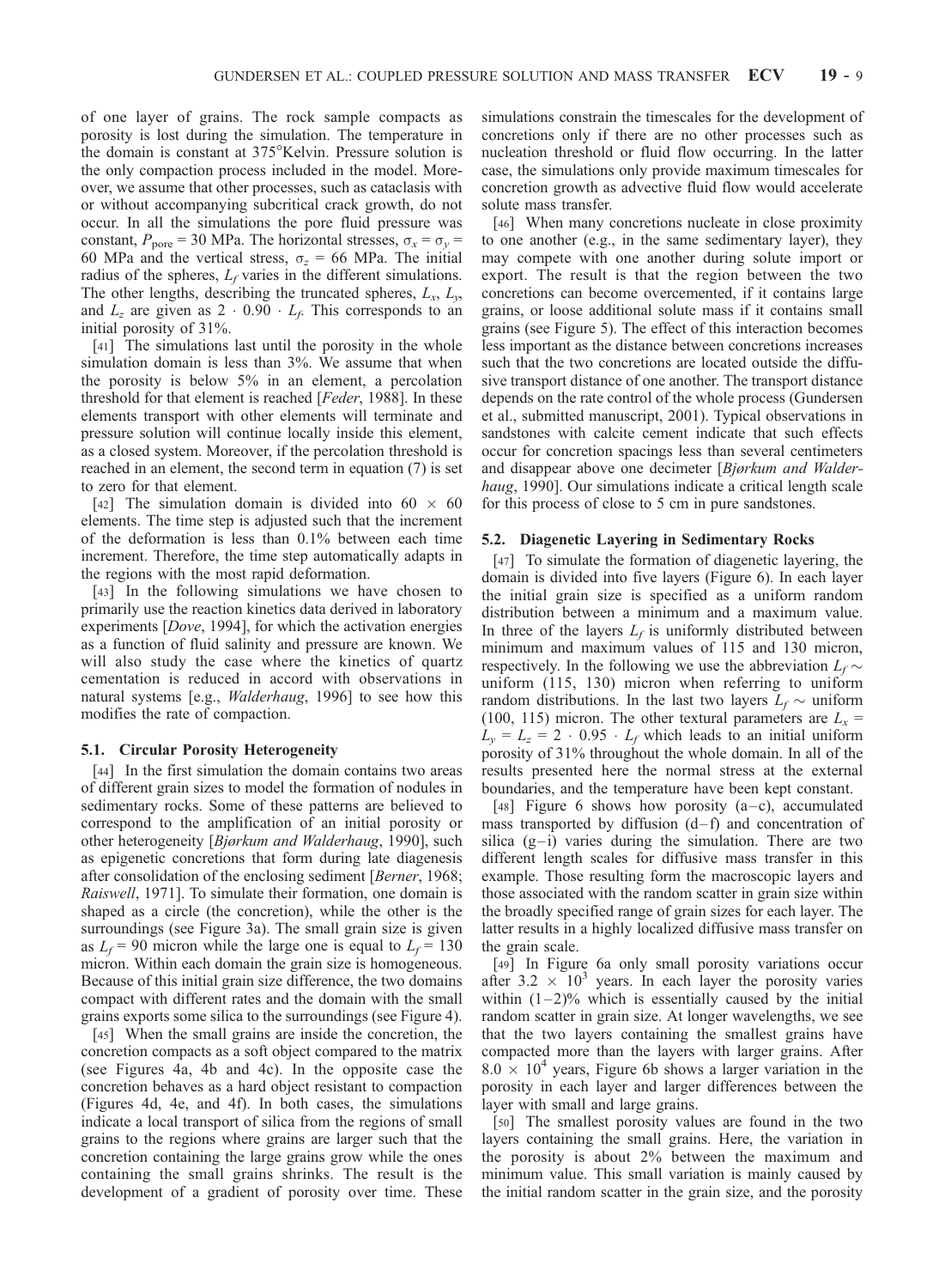

Figure 4. Compaction and porosity variations around a concretion with a different grain size than its surroundings. Axes are in cm. The temperature and stress conditions are similar to that at 3 km depth. The mineralogy is pure quartz with initial grain size 90 microns in the concretion and 130 microns in the surroundings (a, b, c), and 130 microns in the concretion and 90 microns in the matrix (d, e, f). Moreover, in the top three plots, small grains are placed inside the circle while the large grains are in the surroundings. This is the opposite for the three bottom cases. Figures (a) and (d) show the porosity distribution after a given time of compaction. The curves in plot (b) and (c) indicate the porosity evolution along the cross section line  $x = 10$  cm. Plots (c) and (f) represent the mass of silica transported by diffusion in a section passing through the center of the concretion. The mass diffused corresponds to the variation of mass (%) of an element compared to its initial mass before deformation. Clearly, silica is exported in regions of small grains size to regions of coarser grains.

loss is due to grain indentation. Mass is lost from these layers.

[51] In the three layers containing the largest grains the porosity variation is  $(4-5)$ % between the smallest and the largest value. In these layers we see that the area with the smallest porosities are located close to the boarder of the small grain layers. Here porosity is lost both due to grain indentation as well a cementation, where the cement con-

sists of mass transported from the small grain layers. The largest porosity values are located outside of the diffusive transport distance of the small grain layers. Here, porosity is lost only by grain indentation.

[52] After  $1.8 \times 10^5$  years (Figure 6c) the compaction process is almost finished and the porosity distribution is now dominated by short-wavelength variations in compaction due to the initial random distribution of grain sizes.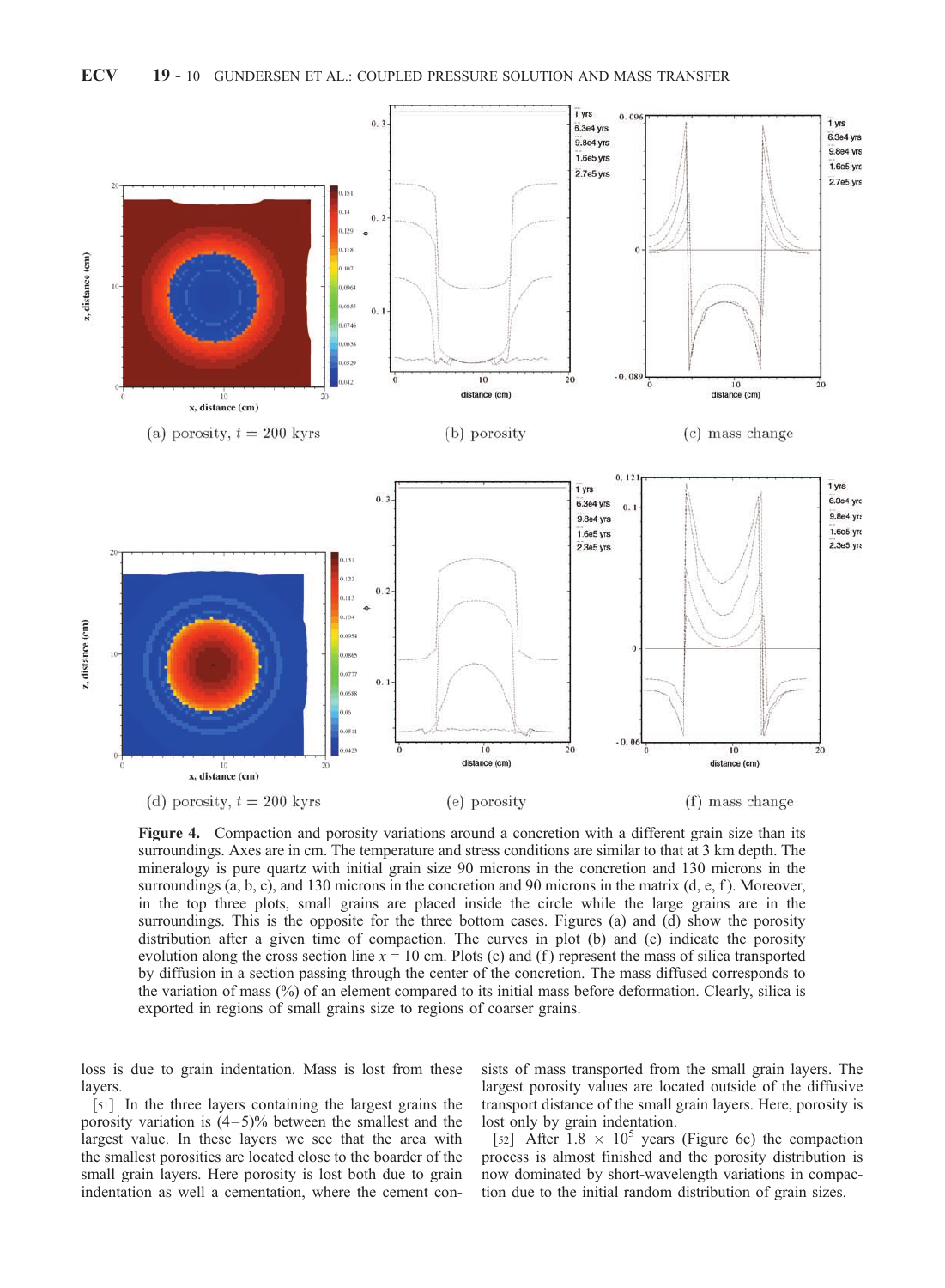

Figure 5. Compaction and porosity variations in the case of two concretions, represented as circles with grain size  $L_f$  = 90 micron whereas the grain size in the surroundings is  $L_f$  = 130 micron. The curves in plots (a), (b) and (c) indicate the porosity evolution along a line passing through the center of the two concretions. Plots  $(d)$ ,  $(e)$ , and  $(f)$  represent the mass of silica transported by diffusion in a section passing through the two centers of the concretions. The distance between the concretions is 2 cm in plots (a) and (d),  $6 \text{ cm}$  in plots (b) and (e), and 10 cm in plots (c) and (f). As this distance increases, the interaction between the concretions becomes smaller.

[53] The next three plots (Figures  $6d-6f$ ) show the accumulated diffusive mass transport over time, depicted as the mass of solid in an element at time  $t$  minus its initial mass in time  $t_0$ , and normalized to the mass at time  $t_0$ . The unit are % of initial mass transported. A positive value indicates a cemented area which has received mass, whereas a negative value represents an element which looses mass during compaction. Plots  $(e)$ – $(g)$  clearly indicate how fare mass is transported from the small grain layers and into the large grain layers.

[54] The last three plots (Figures  $6g-6i$ ) show the concentration of dissolved silica in the pore fluid over time. Plot (g) and (h) show a pronounced decrease in the concentration gradient of silica over time. In plot (i) the percolation threshold has been reached. Then variations of dissolved silica are only due to the initial random grid size distribution. In the simulation shown here the diffusion coefficient,  $Dp$  is constant as long at the porosity is larger than the percolation threshold, and  $Dp = 0$  below this threshold. Other simulations (not shown wherein) where  $D_p$  decreases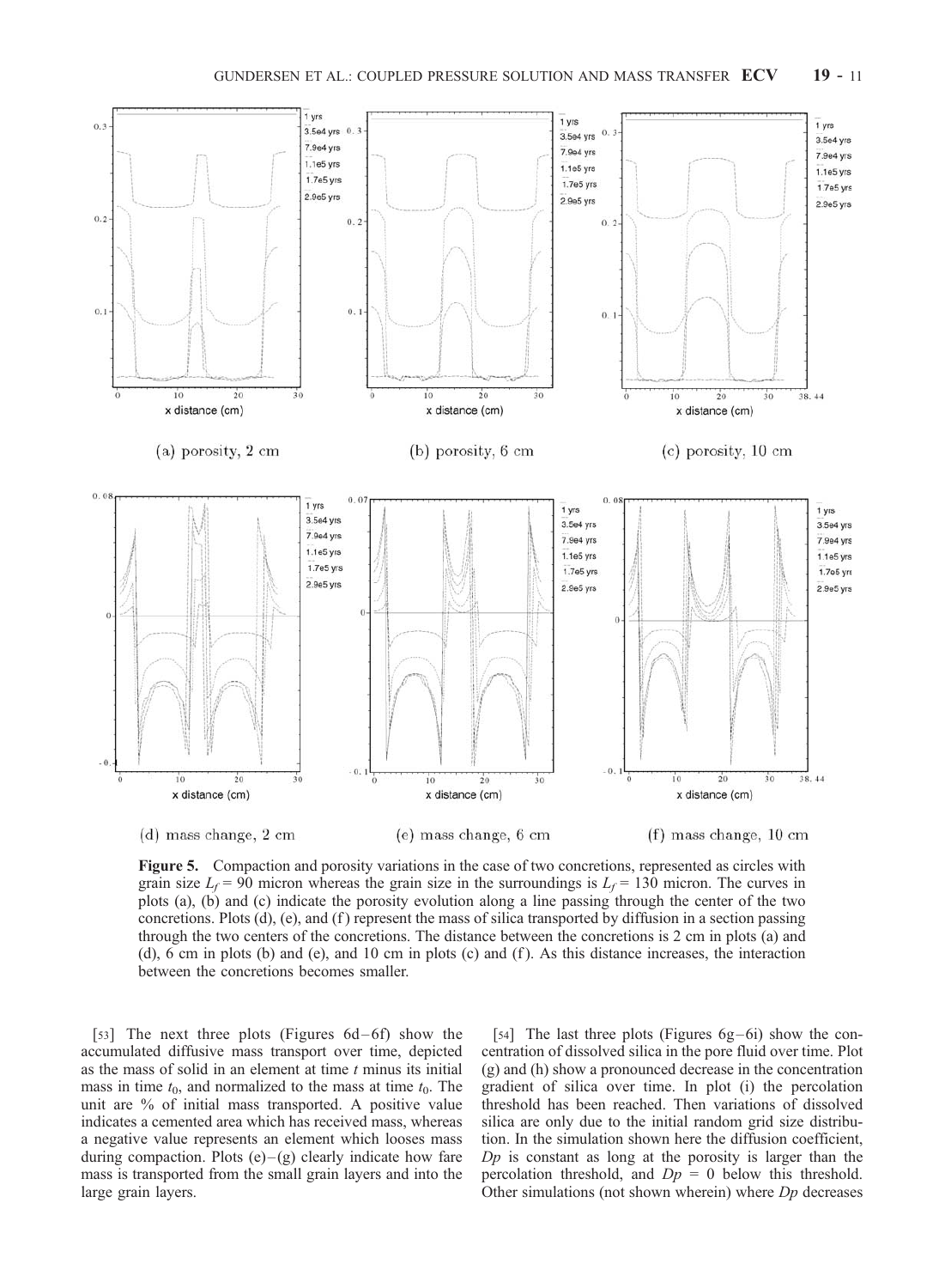

Figure 6. Amplification of porosity contrast during chemical compaction of a sandstone. The initial size of the domain is 20  $\times$  20 cm with a 60  $\times$  60 elements grid. Moreover, the initial state corresponds to layers with the same porosity but with different random distributed grain size. In layers 1, 3, and 5:  $L_f \sim$ uniform (115, 130) micron, and for layers 2 and 4:  $L_f \sim$  uniform (100, 115) micron. The other textural parameters are  $L_x = L_y = L_z = 2 \cdot 0.95 \cdot L_f$ . This leads to an initial porosity of 31%. The stress and temperature conditions are those at 3 km depth. Plots (a), (b), and (c) show the porosity evolution while plot (d), (e), and (f) represent the accumulated mass transported by diffusion in the region of larger grains. The last three plots (g), (h), and (i) show the concentration of silica.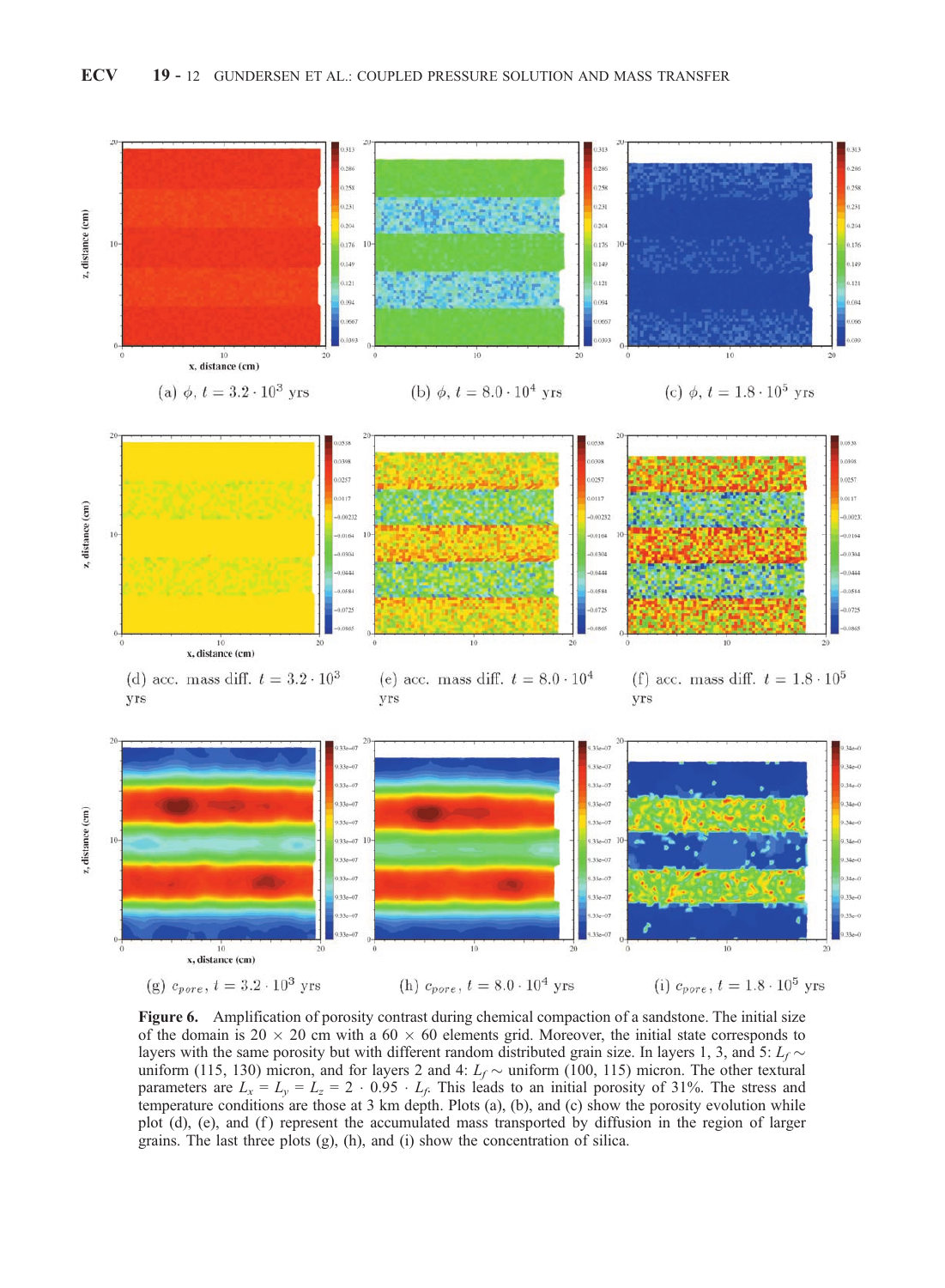

Figure 7. Cross sections perpendicular to the layers of Figure 6, representing the porosity and the mass evolution along the line  $x = 10$  cm at various elapsed times t. (a) The process of compaction amplifies the porosity contrast between the layer. The irregularities in each layer reflects the initial randomly distributed grain sizes. (b) Mass transported by diffusion between the layers. Layers with larger grains show about a 4% increase in mass due to transport from layers with smaller grains.

linearly with porosity lead to only minor changes in the porosity as well as the accumulated diffusive transport.

[55] The simulations show that compaction, as measured by porosity loss, occurs everywhere but is faster in the layers with smaller grains. Again, silica is exported from layers of small grain size to layers with larger grains. The coarsest grained layers become cemented and are characterized by quartz overgrowth. Here the overgrowth is more important for the porosity reduction than grain indentation and compaction due to pressure solution.

[56] Figure 7 shows several cross-sections taken along a line perpendicular to the layers in Figure 6. Each curve is taken at a different time step during the simulation and shows the evolution of porosity (Figure 7a) and element mass (Figure 7b). The porosity differences between the two layers increase, until the percolation threshold is reached at a porosity of about 5%, after which the porosity equalizes. The mass exported or imported by the fine- and coarsegrained layers, respectively, also increases with time, indicating that the transport is active during the whole compaction process up until the percolation threshold (see Figure 7). The shorter-wavelength variations in porosity and mass change in each layer arise from the initial random variations in grain size.

[57] Additional simulations in which the initial contrast in grain size is allowed to vary show that there is a characteristic timescale for the compaction of each layer that depends on the grain-size contrast (Figure 8). The porosity contrast between the layers increases with time at the beginning of compaction until the layers with small grains reach a percolation threshold and compact as individual grains. The compaction process stop when the porosity is less than 3%. At this stage, the layers with larger grains continue to

compact and the porosity contrast starts to decrease. For a large initial grain size difference between the layers, the porosity difference becomes greater and lasts for a longer time until the whole domain has reached 3% porosity (Figure 8).

[58] The kinetics of quartz dissolution/precipitation measured in the laboratory [Dove, 1994] or estimated from geological observations [Walderhaug, 1996] differ by several orders of magnitude. The simulations of Figure 9 are performed with quartz precipitation kinetics varying between these two end-members. When precipitation is fast relative to diffusion through the pore fluid or grain-boundary film, the kinetics of quartz compaction are diffusion rate-limited and the time at which the porosity of the rock reaches 3% does not depend on the rate of precipitation (i.e.,  $k_{prec} \geq 10^{-17}$  to  $10^{-15}$  mol cm<sup>2</sup>/s in Figure 9). Instead, compaction is controlled by the rate of diffusion along grain contacts. When the rate of precipitation becomes less than the diffusion rate the compaction time-scale depends on the rate of precipitation and the process becomes surfacereaction controlled. The transition between diffusion-controlled and precipitation-controlled compaction varies with burial depth and grain size. Figure 9 show only the burial depth dependence, the grain size are equal to the ones used in Figure 8.

#### 5.3. Cementation Around a Fracture Containing a Gouge

[59] In this section we examine the porosity evolution within and around a fracture. The simulation domain (Figure 3c) contains a closed fracture filled with a gouge with smaller grains. The grain sizes are the following: in the gouge  $L_f \sim$  uniform (40, 60) micron, on the left wall of the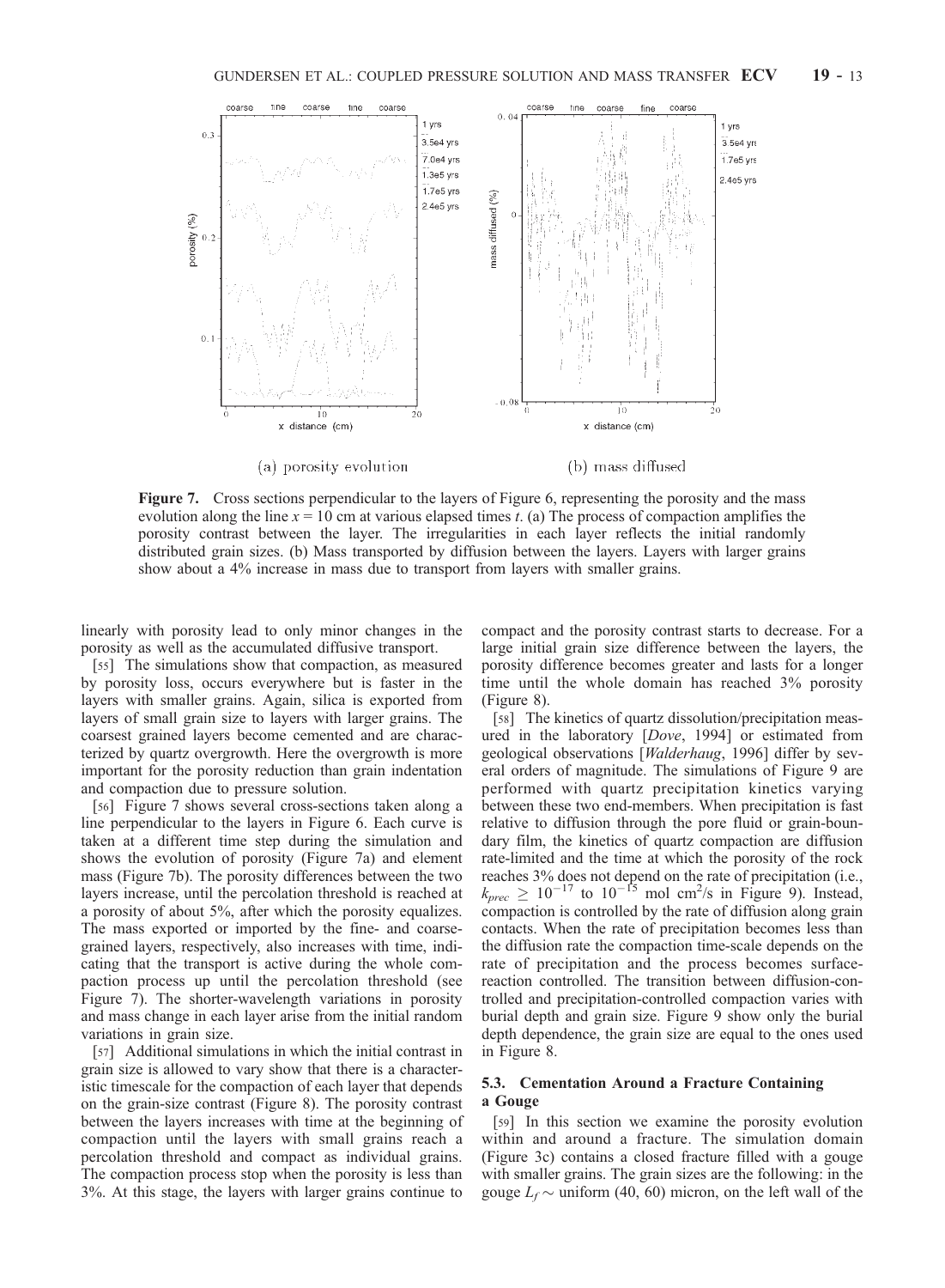

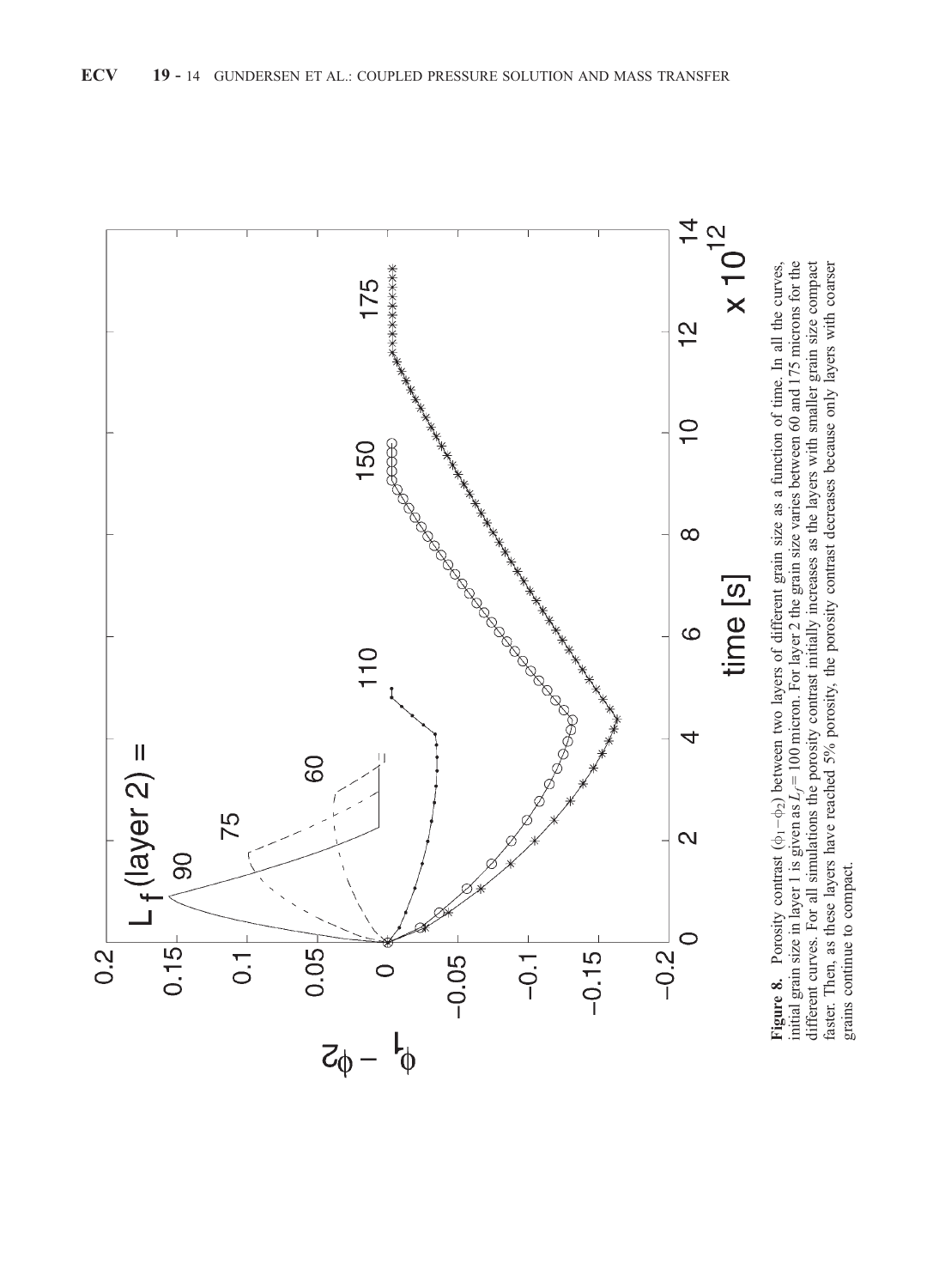

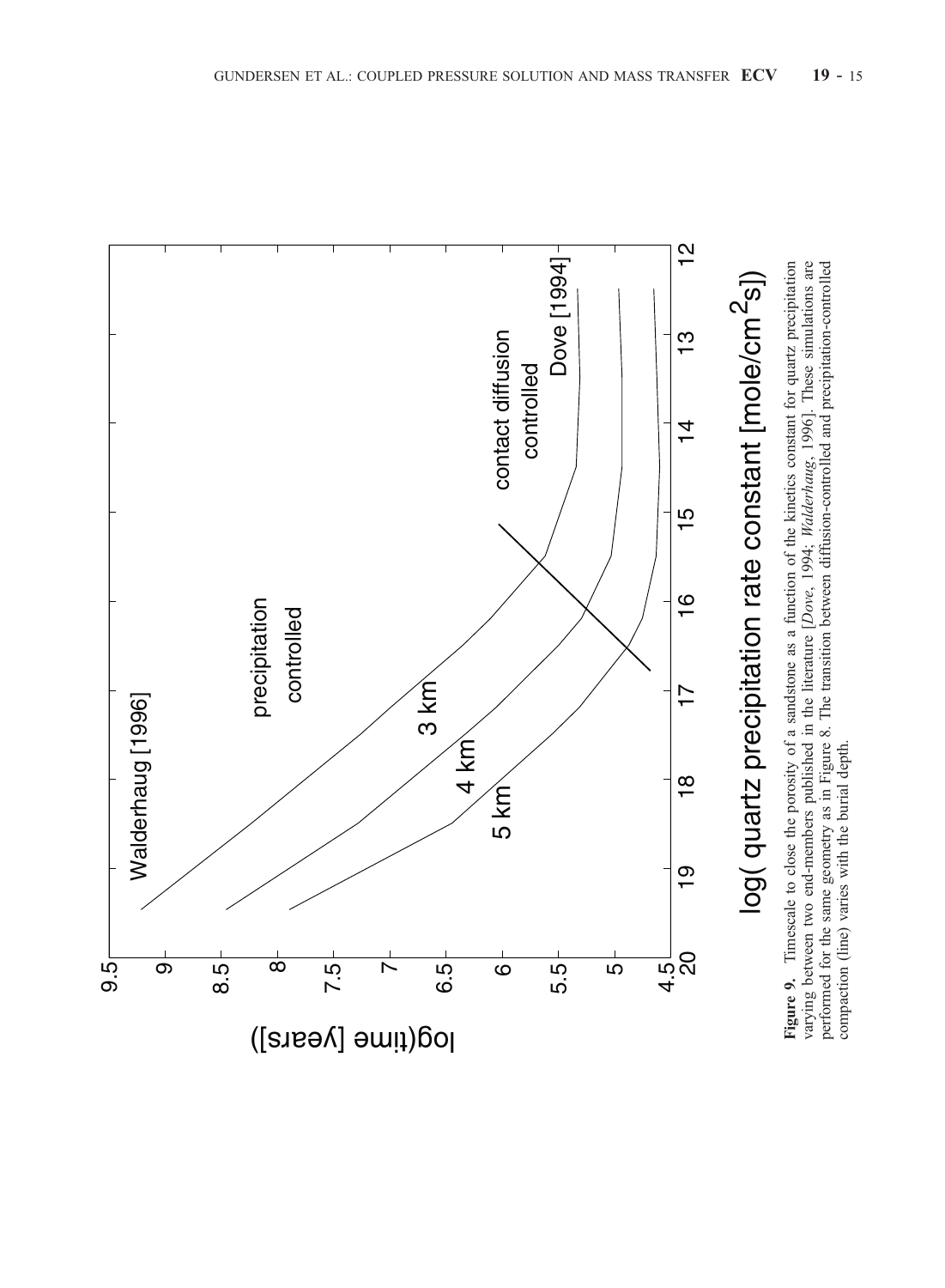

Figure 10. Compaction of a fine-grained gouge and cementation around a fracture. The whole domain is 20  $\times$  20 cm. Plot (a), (b), and (c) show the porosity evolution, plot (d), (e), and (f) represent the accumulated diffusive transport, and plot (g), (h), and (i) show the concentration of dissolved silica. The small grained gouge exports silica to the fault walls which become cemented.

fracture  $L_f \sim$  uniform (90, 110) micron and on the right wall  $L_f \sim$  uniform (100, 120) micron. As in the previous two examples, the initial simulation domain is given as a 20  $\times$  20 cm rock sample at 3 km burial depth.

[60] The simulation (Figure 10) clearly shows that as the gouge compacts by pressure solution it also exports some material to both sides of the fracture. The fracture compacts due to grain indentation where the dissolved mass are transported out of the fracture and precipitates as cement along the fracture walls (Figure 10). Porosity first decreases in the fracture gouge, Figure 10h shows that the percolation threshold is reached in the gouge while diffusion is still active outside of the fracture. Due to the smaller grains in the area above the fracture, compared to the grains in the area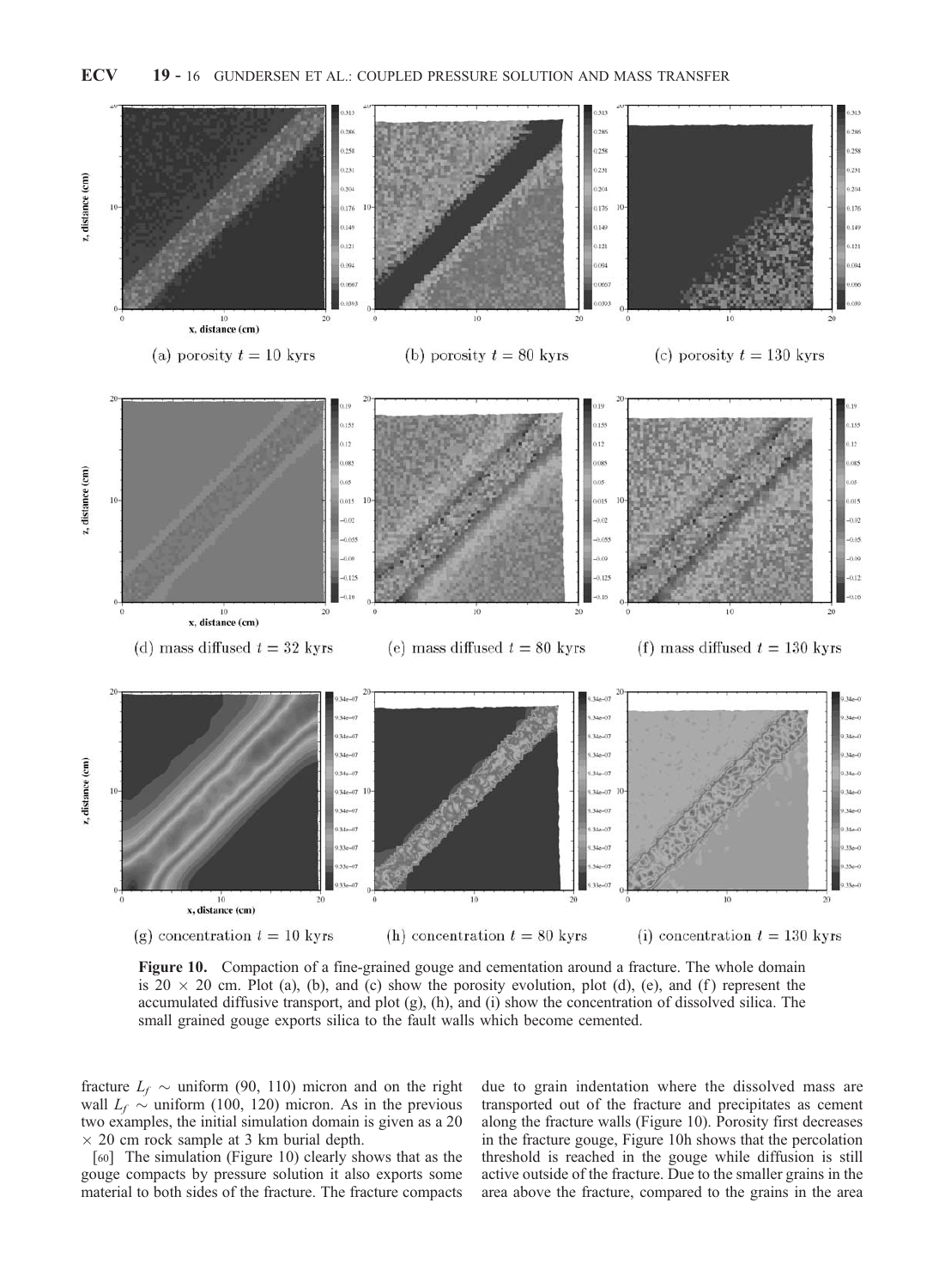

Figure 11. Accumulated mass transported by diffusion along a cross section perpendicular to the fracture of Figure 10 once the porosity of the whole system is less than 3%. The curves represented different depth conditions from 3 to 8 km. The distance over which the gouge exports material decreases with increasing depth because at greater depth, porosity closes faster than at shallow depth and therefore the duration available for transport by diffusion is shorter. This effect is stronger in the sandstone of Plot (a) than in the case of a pure limestone in Plot (b).

below, the upper domain compacts faster (see Figure 10c). The characteristic distance over which cementation occurs depends on the relative rates of reaction and diffusion in the pore space. In this example diffusion out of the contact is the rate-limiting process. For a quartz-bearing gouge, cementation typically occurs on a scale of 5 cm in the fault walls (Figure 10f).

[61] Figure 11 illustrates the accumulated mass transported by diffusion along a cross section perpendicular to the fracture of Figure 10 once the porosity of the whole system drops below 3%. Two systems are considered: pure quartz and pure calcite rocks. Each curve in the figure represents a different burial depth. For both minerals, mass is lost inside the fracture and transported into the host rock. However, in the case of calcite this diffusive mass transfer occurred over shorter distances than with quartz. This difference is probably due to the faster rate of dissolution for calcite compared to quartz. With calcite the whole process lasted for only 120 to 21 years, for burial depth ranging from 3 to 8 km, while it lasted for 161,000 to 14,000 years in the case of quartz. In this example, the timescales associated with deformation are hundred to thousands of years and are comparable to the timescales of earthquakes recurrence. Thus, to the extent that our simulations accurately represents natural fault zones.

### 6. Implications for Geological Systems

[62] As pressure solution is the consequence of a multistep mechanism, the derivation of a creep law requires some knowledge of the rate-controlling processes. This may change during the compaction process with varying physicochemical conditions in the rock. Moreover, during deformation the grain contact surface area increases and deformation can shift from a diffusion-controlled mechanism to a surface reaction-controlled mechanism. This is why we have chosen to analyze the process by a fully coupled model that accounts for dissolution at grain contacts, diffusion along the grain boundaries to the pore, diffusion in the pore space, and precipitation on the free surfaces.

[63] All the simulations indicate how a porosity heterogeneity induces contact stress gradients which provide the driving force for local mass transport. In this model there is no need for large-scale fluid flow in the rock nor high fluid fluxes to explain how material can be transported and redistributed over distances of cm to 10s of cm. The case of a concretion with smaller or bigger grains embedded in a homogeneous porous medium undergoing pressure solution provides a simple test case to study the dynamics of coupled pressure solution at a grain scale and solute transport by diffusion. In the case of our no-flow boundary conditions, the typical distance over which this process occurs is 10 cm in pure sandstone and 5 cm in limestone.

[64] The second geometry, the development of differential cementation and compaction in layered sedimentary rocks, gives some answers to a long-going debate in sedimentology: how can cemented layers with overgrowths alternate with layers where there is strong evidence for extensive pressure solution. The fact that the initial grain sizes are different drives the system toward a state where one layer looses porosity by grain indentation (compaction) whereas in the other porosity is lost primarily by overgrowth (cementation). Because of the differences in grain size, the timescales for porosity loss are different in the two layers: aggregates of small grains loose porosity faster than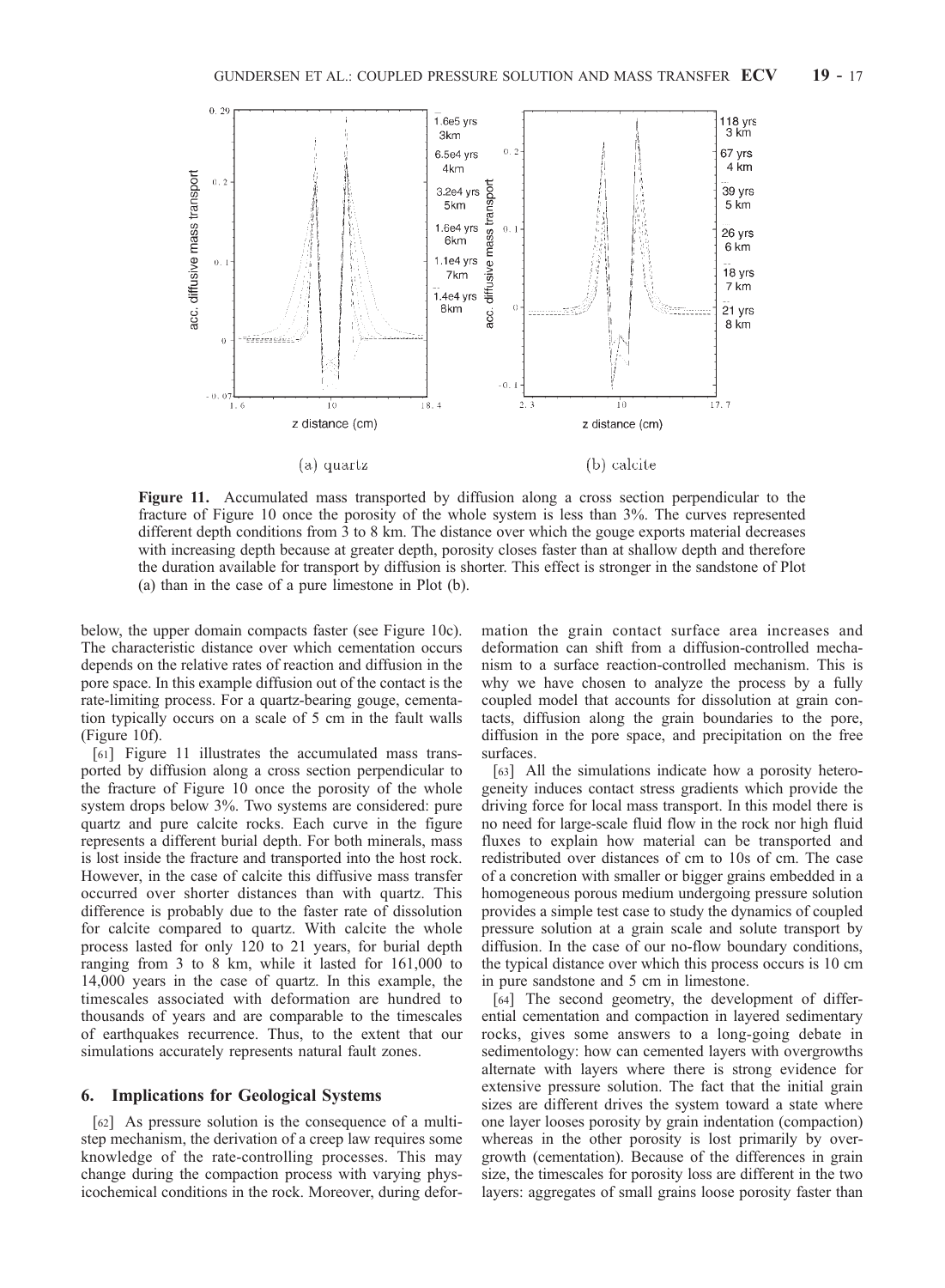aggregates of bigger grains. Another driving force that could explain how dissolution and cementation become localized could be an initial heterogeneity in the mineralogy. For example, clay minerals are believed to enhance quartz dissolution in sandstones [Oelkers et al., 1996]. If some layers of a sandstone contain more clay minerals, they would also contain a higher concentration of aqueous silica and gradients of concentration can develop between layers, causing differences in degree of cementation.

[65] Finally, in the third geometry, the fault gouge, mass transport occurs into both sides of the fracture leading to porosity loss and development of fault seals in the host rock because of cementation. The length scale for cementation varies according to mineralogy and depth, with our simulations showing mass transport on distances ranging from several cm to  $\sim$ 10 cm. The distance over which the transport occurs depends strongly on the duration of compaction. When the porosity closes rapidly, the time allowed for diffusion is short and transport occurs only over small distances. Mass transport over length scales > grain size lasts as long as the porosity is higher than the percolation threshold  $(\sim 5\%)$ . Below this porosity, large-scale mass transport turns off and pressure solution occurs only on the scale of individual grains.

### 7. Conclusions

[66] When an initial heterogeneity is present in a porous medium undergoing pressure solution, the stress along grains contacts can vary spatially. This leads to gradients in solute concentration due to stress-enhanced dissolution at grain contacts and provides the driving force for mass transport between regions with different porosity and grain size. We have simulated this process for various geological examples: the cementation in and around concretions, differential compaction in sedimentary rocks, and mass transport and compaction in a fault gouge.

[67] All three examples show mass transport from areas of finer grains to areas of larger grains as the areas with finer grains compact faster than the ones with larger grain sizes. When the porosity in some area is less than 5%, the percolation threshold has been reached and pressure solution will then only occur on the scale of individual grains in that area. In all simulations the percolation threshold was first reached in the areas containing the fine grains. Then large-scaled diffusive mass transport only occurs within the coarser grain-sized material, driven by a nonuniform distribution of grain size. The porosity becomes equalized at about 3% in the entire rock volume as diffusive mass transfers essentially ceases.

[68] In the case of a concretion containing larger grains than the surroundings, the concretion behaves almost as a stiff region and most of the deformations is taken up by the surroundings. In the opposite case, with a small-grained concretion in the middle of an area consisting of larger grains, our simulations show that the concretion shrinks.

[69] With a model where boundary conditions as well as other governing parameters can change, chemical compaction in a monomineralic system, driven by the increase of solubility at grain contacts was tested at different depths. We found that precipitation should be the rate-limiting process in the case of silicate minerals such as quartz at

shallow depths  $(2-5 \text{ km})$  while diffusive transport should be the rate-limiting process for minerals like carbonates or quartz at greater depth. At this stage the model has only been treated for cases where stress, temperature, and pore fluid pressure are kept constant. The inclusion of depth and temperature dependent variables as well as fluid flow would be a natural extensions of our model.

[70] Geological environments where evidence for a local diffusive mass transport have been observed could behave according to this model of coupled pressure solution and diffusion. In such systems, there is no need for a fluid flow over large distances to explain locally observed variations in porosity or overgrowth density. Such processes could apply during compaction of sediments as well as in the surroundings of an active fault where production of fine-grained gouge during earthquakes could continually renew the porosity.

[71] Acknowledgments. The authors are grateful to Jens Feder at the department of Physics, University of Oslo, for fruitfully comments during the writing of the manuscript. The paper has also benefited from comments by J. P. Gratier at the University of Grenoble, and H. P. Langtangen, at the department of Informatics, University of Oslo. We also thank Chris Spiers and an anonymous reviewer for several thoughtful comments and corrections which improved the quality of the paper. The project has been supported by the CNRS (GdR Géomécanique des Roches Profondes) and the Norwegian Research Council through grant 113354/420 to the Fluid Rock Interaction group.

#### References

- Berner, R. A., Rate of concretion growth, Geochim. Cosmochim. Acta, 32, 447 – 483, 1968.
- Bjørkum, P. A., How important is pressure solution in causing dissolution of quartz in sandstones?, J. Sediment. Res., 66, 147 – 154, 1996.
- Bjørkum, P. A., and O. Walderhaug, Geometrical arrangement of calcite cementation within shallow marine sandstones, Earth Sci. Rev., 29, 145-161, 1990.
- Bjørlykke, K., and P. K. Egeberg, Quartz cementation in sedimentary basins, AAPG Bull., 77, 1538-1548, 1993.
- Caron, J. M., J. L. Potdevin, and E. Sicard, Solution-deposition processes and mass transfer of a minor fold, Tectonophysics, 135, 77-86, 1987.
- Cox, S. F., and M. S. Paterson, Experimental dissolution-precipitation creep in quartz aggregates at high temperatures, Geophys. Res. Lett., 78, 1401 – 1404, 1991.
- de Boer, R. B., P. Nagtegaal, and E. Duyvis, Pressure solution experiments on quartz sand, Geochim. Cosmochim. Acta, 41, 257 – 264, 1977.
- Dewers, T., and P. Ortoleva, A coupled reaction/transport/mechanical model for intergranular pressure solution stylolites, and differential compaction and cementation in clean sandstones, Geochim. Cosmochim. Acta, 54, 1609 – 1625, 1990.
- Dove, P. M., The dissolution kinetics of quartz in sodium chloride solutions at  $25^{\circ}$ C to 300 $^{\circ}$ C, Am. J. Sci., 294, 665 – 712, 1994.
- Evans, J. P., and F. M. Chester, Fluid-rock interactions in faults of the San Andreas system: Inferences from San Gabriel fault rock geochemistry and microstructures, J. Geophys. Res., 100, 13,007 – 13,020, 1995.
- Feder, J., Fractals, Plenum, New York, 1988.
- Gaviglio, P., M. Chaye d'Albissin, F. Bergerat, and S. Vandycke, Modifications de texture dans la craie au contact de failles normales: Un exemple de graben dans le bassin de Mons (Belgique), Bull. Soc. Geol. Fr., 164, 565 – 575, 1993.
- Gratier, J. P., Le fluage des roches par dissolution-cristallisation sous contrainte dans la croûte supérieure, Bull. Soc. Geol. Fr., 164, 267-287, 1993a.
- Gratier, J. P., Experimental pressure solution of halite by an indenter technique, Geophys. Res. Lett., 20, 1647 – 1650, 1993b.
- Gratier, J. P., and R. Guiguet, Experimental pressure solution-deposition on quartz grains: The crucial effect of the nature of the fluid, J. Struct. Geol.,  $8, 845 - 856, 1986.$
- Gratier, J. P., and L. Jenatton, Deformation by solution-deposition and reequilibration of fluid inclusions in crystals depending on temperature, internal pressure, and stress, J. Struct. Geol., 6, 189-200, 1984.
- Hazidazeh, J., and F. F. Foit, Feasibility of estimating cementation rates in a brittle fault zone using Sr/Ca partition coefficients for sedimentary diagenesis, *J. Struct. Geol.*, 22, 401-409, 2000.